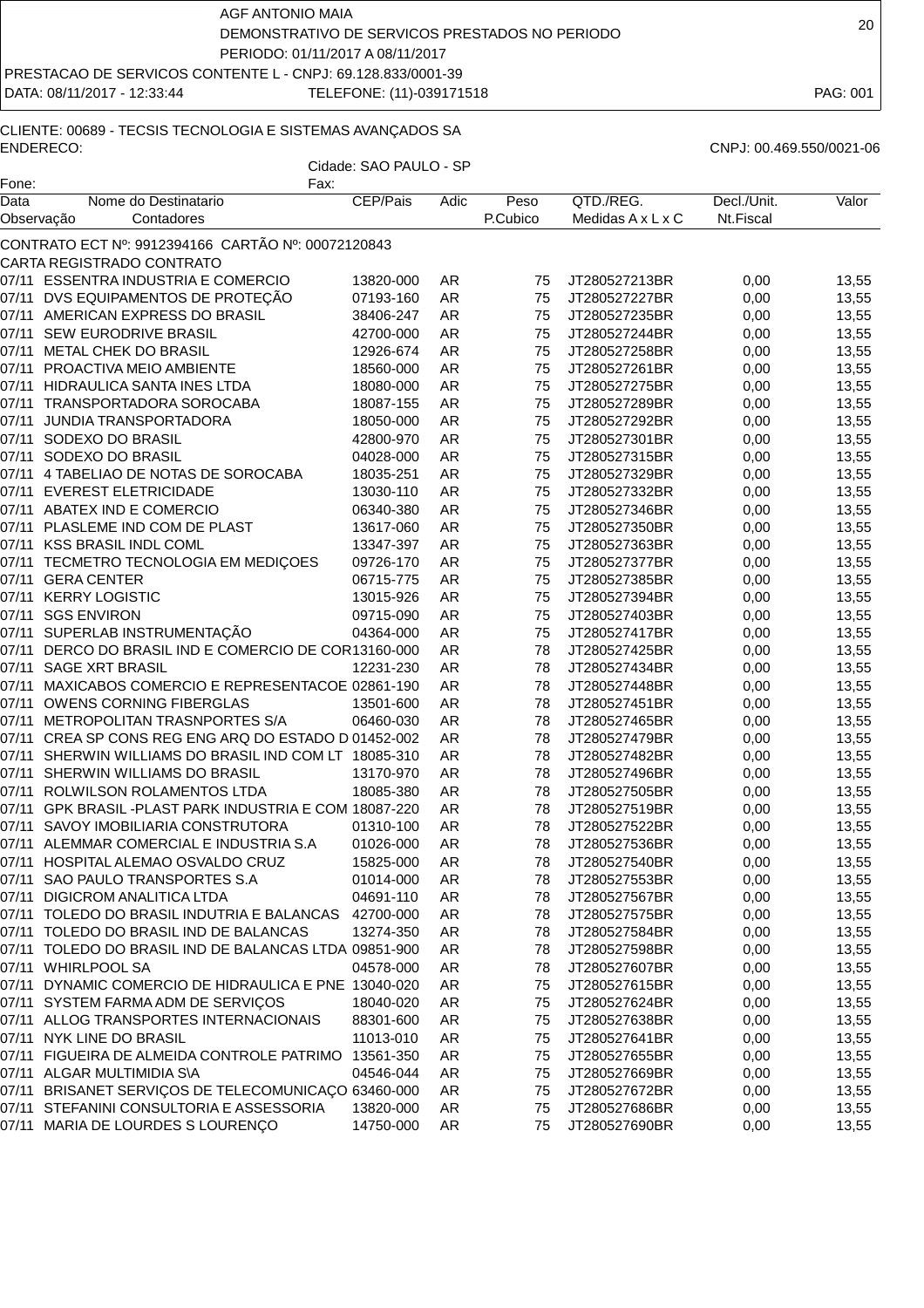DATA: 08/11/2017 - 12:33:44 TELEFONE: (11)-039171518 PAG: 002

# CLIENTE: 00689 - TECSIS TECNOLOGIA E SISTEMAS AVANÇADOS SA ENDERECO: CNPJ: 00.469.550/0021-06

Cidade: SAO PAULO - SP Fone: The Contract of the Contract of Tax:

| Data       | Nome do Destinatario                                  | CEP/Pais  | Adic      | Peso<br>P.Cubico | QTD./REG.         | Decl./Unit. | Valor |
|------------|-------------------------------------------------------|-----------|-----------|------------------|-------------------|-------------|-------|
| Observação | Contadores                                            |           |           |                  | Medidas A x L x C | Nt.Fiscal   |       |
|            | CARTA REGISTRADO CONTRATO                             |           |           |                  |                   |             |       |
|            | 07/11 DEGRAUS ANDAIMES MAS E EQUIP PARA CO 41502-400  |           | AR        | 75               | JT280527709BR     | 0,00        | 13,55 |
|            | 07/11 DEGRAUS ANDAIMES MAQUINAS E EQUIPAM 18051-290   |           | AR        | 75               | JT280527712BR     | 0,00        | 13,55 |
|            | 07/11 ARS IND DE PARAF E FERR                         | 09015-310 | AR        | 75               | JT280527726BR     | 0,00        | 13,55 |
|            | 07/11 TUBOS OLIVEIRAS LTDA                            | 07251-250 | AR        | 75               | JT280527730BR     | 0,00        | 13,55 |
| 07/11      | MARCAMP EQUIPAMENTOS LTDA                             | 13190-000 | AR        | 75               | JT280527743BR     | 0,00        | 13,55 |
|            | 07/11 SINCATO T M M G C S M P G DE SOROCABA 18016-450 |           | AR        | 75               | JT280527757BR     | 0,00        | 13,55 |
|            | 07/11 TEKIN INDUSTRIA E EQUIP                         | 09842-080 | AR        | 75               | JT280527765BR     | 0,00        | 13,55 |
|            | 07/11 CHEM TREND IND COM DE PROD QUIMICOS 13279-452   |           | AR        | 75               | JT280527774BR     | 0,00        | 13,55 |
|            | 07/11 INFORSHOP SUPRIMENTOS                           | 13312-902 | AR        | 75               | JT280527788BR     | 0,00        | 13,55 |
|            | 07/11 TEXISGLASS IND E COM                            | 13280-000 | AR        | 75               | JT280527791BR     | 0,00        | 13,55 |
|            | 07/11 INST TYECNICO PISCICOLOGICOS                    | 04015-040 | AR        | 75               | JT280527805BR     | 0,00        | 13,55 |
|            | 07/11 QUATRO SERVIÇOS                                 | 41770-235 | AR        | 78               | JT280527814BR     | 0,00        | 13,55 |
| 07/11      | <b>GINTER TRANSPORT</b>                               | 06473-073 | AR        | 78               | JT280527828BR     | 0,00        | 13,55 |
|            | 07/11 ECONET EDITORA                                  | 82510-230 | AR        | 78               | JT280527831BR     | 0,00        | 13,55 |
| 07/11      | <b>DIPAWA NORDESTE</b>                                | 43700-000 | AR        | 78               | JT280527845BR     | 0,00        | 13,55 |
|            | 07/11 BELENUS DO BRASIL                               | 13280-000 | AR        | 78               | JT280527859BR     | 0,00        | 13,55 |
|            | 07/11 FERIMPORTE SERVICE                              | 42801-170 | AR        | 78               | JT280527862BR     | 0,00        | 13,55 |
|            | 07/11 AG BRASIL COMPOSITOS                            | 09550-600 | AR        | 78               | JT280527876BR     | 0,00        | 13,55 |
|            | 07/11 ROCHA FORTE                                     | 18081-400 | AR        | 78               | JT280527880BR     | 0,00        | 13,55 |
|            | 07/11 POLLO ENGENHARIA                                | 42802-580 | AR        | 78               | JT280527893BR     | 0,00        | 13,55 |
|            | 07/11 UX OPEN SOLUTION                                | 06485-365 | AR        | 78               | JT280527902BR     | 0,00        | 13,55 |
| 07/11      | MUNICIPIO DE SAO PAULO                                | 01002-020 | AR        | 78               | JT280527916BR     | 0,00        | 13,55 |
| 07/11      | METTLER TOLEDO                                        | 06460-000 | AR        | 78               | JT280527920BR     | 0,00        | 13,55 |
|            | 07/11 DAY BRASIL                                      | 06422-122 | AR        | 78               | JT280527933BR     | 0,00        | 13,55 |
|            | 07/11 PLASITAP DISTRIB                                | 02550-020 | AR        | 78               | JT280527947BR     | 0,00        | 13,55 |
|            | 07/11 QUIMIS APARELHOS                                | 09930-290 | AR        | 78               | JT280527955BR     | 0,00        | 13,55 |
|            | 07/11 SOROCABA AMBIENTAL                              | 18013-280 | AR        | 78               | JT280527964BR     | 0,00        | 13,55 |
|            | 07/11 COMBUSTRAN DERIVADOS                            | 03210-001 | AR        | 78               | JT280527978BR     | 0,00        | 13,55 |
|            | 07/11 SOROCABA GABINETE                               | 18013-280 | AR        | 78               | JT280527981BR     | 0,00        | 13,55 |
|            | 07/11 ABRASIVOS MONTAGNA                              | 02512-000 | AR        | 78               | JT280527995BR     | 0,00        | 13,55 |
| 07/11      | <b>BAHIANA DISTRIB</b>                                | 41230-210 | AR        | 78               | JT280528001BR     | 0,00        | 13,55 |
| 07/11      | CONSELHO REGIONAL                                     | 01331-000 | AR        | 78               | JT280528015BR     | 0,00        | 13,55 |
| 07/11      | TAGIZA EMPREENDIMENTOS                                | 05693-000 | AR        | 78               | JT280528029BR     | 0,00        | 13,55 |
|            | 07/11 PARKER HANNIFIN                                 | 12325-900 | AR        | 78               | JT280528032BR     | 0,00        | 13,55 |
|            | 07/11 DISPAN INDUSTRI                                 | 13460-000 | AR        | 78               | JT280528046BR     | 0,00        | 13,55 |
|            | 07/11 RITERC COMERCIAL                                | 13400-853 | <b>AR</b> |                  | 78 JT280528050BR  | 0,00        | 13,55 |
|            | 07/11 LINC INDUSTRIAL                                 | 13315-000 | AR        | 78               | JT280528063BR     | 0,00        | 13,55 |
|            | 07/11 UT CABOS INDUSTRIA                              | 05089-001 | AR        | 78               | JT280528077BR     | 0,00        | 13,55 |
|            | 07/11 FIXAR INDUSTRIAL                                | 42849-000 | AR        | 78               | JT280528085BR     | 0,00        | 13,55 |
|            | 07/11 BFT ANDRAF                                      | 18103-000 | AR        | 78               | JT280528094BR     | 0,00        | 13,55 |
|            | 07/11 PRICEWA TERHOUSECOOPERS                         | 05001-100 | AR        | 78               | JT280528103BR     | 0,00        | 13,55 |
|            | 07/11 TSL TRANSPORTES SCATUZZ                         | 18017-358 | AR        | 78               | JT280528117BR     | 0,00        | 13,55 |
|            | 07/11 YUSEN LOGISTICS                                 | 01451-001 | AR        | 78               | JT280528125BR     | 0,00        | 13,55 |
|            | 07/11 YUSEN LOGISTICS                                 | 05275-000 | AR        | 78               | JT280528134BR     | 0,00        | 13,55 |
|            | 07/11 STECK INDUSTRIA                                 | 03074-000 | AR        | 78               | JT280528148BR     | 0,00        | 13,55 |
|            | 07/11 ITW PPF BRASIL                                  | 13279-452 | AR        | 78               | JT280528151BR     | 0,00        | 13,55 |
|            | 07/11 MARTINS INDUSTRIA                               | 13337-300 | AR        | 78               | JT280528165BR     | 0,00        | 13,55 |
|            | 07/11 OPERLOG LOGISTICA                               | 42802-580 | AR        | 78               | JT280528179BR     | 0,00        | 13,55 |
|            | 07/11 OPERLOG LOGISTICA                               | 42802-580 | AR        | 78               | JT280528182BR     | 0,00        | 13,55 |
|            |                                                       |           |           |                  |                   |             |       |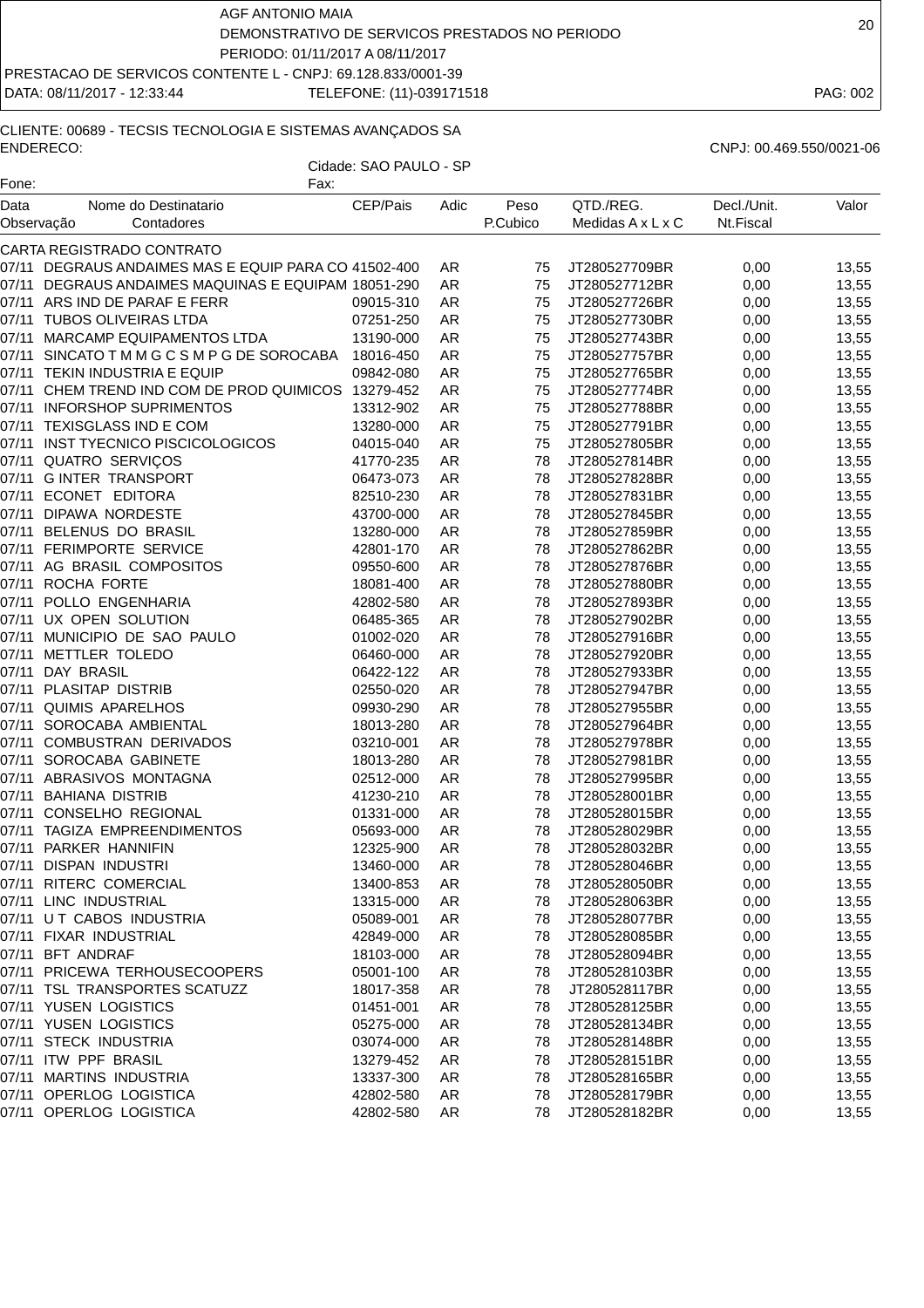DATA: 08/11/2017 - 12:33:44 TELEFONE: (11)-039171518 PAG: 003

# CLIENTE: 00689 - TECSIS TECNOLOGIA E SISTEMAS AVANÇADOS SA ENDERECO: CNPJ: 00.469.550/0021-06

| Fone:              | Fax:                                                   |           |           |                  |                                |                          |       |
|--------------------|--------------------------------------------------------|-----------|-----------|------------------|--------------------------------|--------------------------|-------|
| Data<br>Observação | Nome do Destinatario<br>Contadores                     | CEP/Pais  | Adic      | Peso<br>P.Cubico | QTD./REG.<br>Medidas A x L x C | Decl./Unit.<br>Nt.Fiscal | Valor |
|                    | CARTA REGISTRADO CONTRATO                              |           |           |                  |                                |                          |       |
|                    | 07/11 IP CLEANING                                      | 83326-670 | AR        | 78               | JT280528196BR                  | 0,00                     | 13,55 |
|                    | 07/11 TECHNO SUPPLY                                    | 13405-249 | AR        | 78               | JT280528205BR                  | 0,00                     | 13,55 |
| 07/11              | CABOS DE AÇO SAO JOSE                                  | 06276-000 | AR        | 75               | JT280528219BR                  | 0,00                     | 13,55 |
| 07/11              | TECNOTEXTIL INDUSTRIA                                  | 11013-520 | <b>AR</b> | 75               | JT280528222BR                  | 0,00                     | 13,55 |
| 07/11              | SAO JOAO FRETAMENTO E TURISTA                          | 18025-190 | <b>AR</b> | 75               | JT280528236BR                  | 0,00                     | 13,55 |
|                    | 07/11 DELL COMPUTADORES                                | 81460-040 | <b>AR</b> | 75               | JT280528240BR                  | 0,00                     | 13,55 |
|                    | 07/11 EXPORT MADEIRAS PALETIZAÇÃO                      | 11013-152 | <b>AR</b> | 75               | JT280528253BR                  | 0,00                     | 13,55 |
|                    | 07/11 CS FERRAMENTAS LTDA                              | 18043-000 | <b>AR</b> | 75               | JT280528267BR                  | 0,00                     | 13,55 |
|                    | 07/11 DAGNESE E CIA LTDA                               | 95340-000 | AR        | 75               | JT280528275BR                  | 0,00                     | 13,55 |
| 07/11              | TELCABOS TELECOMUNICAÇOES                              | 29163-267 | AR        | 75               | JT280528284BR                  | 0,00                     | 13,55 |
|                    | 07/11 VIAÇÃO PIRACEMA DE TRANSPORTE                    |           |           | 75               |                                |                          | 13,55 |
|                    | 07/11 MUNICIPIO DE GUARUJA                             | 13401-630 | AR        | 75               | JT280528298BR                  | 0,00                     |       |
|                    |                                                        | 11432-501 | <b>AR</b> |                  | JT280528307BR                  | 0,00                     | 13,55 |
| 07/11              | <b>MARIMEX DESP TRANSP</b>                             | 11015-090 | <b>AR</b> | 75               | JT280528315BR                  | 0,00                     | 13,55 |
| 07/11              | UNIMED SOROCABA COOPERATIVA                            | 18035-060 | <b>AR</b> | 75               | JT280528324BR                  | 0,00                     | 13,55 |
|                    | 07/11 GUARDA MIRIM DE SOROCABA                         | 18013-310 | <b>AR</b> | 75               | JT280528338BR                  | 0,00                     | 13,55 |
|                    | 07/11 PYROZZAR IND                                     | 13323-156 | <b>AR</b> | 75               | JT280528341BR                  | 0,00                     | 13,55 |
|                    | 07/11 CHICAGO PNEUMATICA                               | 06460-121 | AR        | 75               | JT280528355BR                  | 0,00                     | 13,55 |
|                    | 07/11 E P ENGENHARIA                                   | 12960-000 | <b>AR</b> | 75               | JT280528369BR                  | 0,00                     | 13,55 |
| 07/11              | <b>BRADESCO VIDA E PREVIDENCIA</b>                     | 06026-900 | <b>AR</b> | 75               | JT280528372BR                  | 0,00                     | 13,55 |
|                    | 07/11 GEODIS GERENCIAMENTO                             | 11010-060 | AR        | 75               | JT280528386BR                  | 0,00                     | 13,55 |
|                    | 07/11 EXPRESSO MIRASSOL                                | 07112-100 | AR        | 75               | JT280528390BR                  | 0,00                     | 13,55 |
| 07/11              | <b>BURNDY BRASIL</b>                                   | 04911-005 | <b>AR</b> | 75               | JT280528409BR                  | 0,00                     | 13,55 |
| 07/11              | VEDAÇOES MAKITA ACESSORIOS                             | 18040-000 | <b>AR</b> | 75               | JT280528412BR                  | 0,00                     | 13,55 |
|                    | 07/11 TOTVS SA                                         | 02511-010 | AR        | 75               | JT280528426BR                  | 0,00                     | 13,55 |
|                    | 07/11 ELETRO METALURGICA                               | 15400-000 | <b>AR</b> | 75               | JT280528430BR                  | 0,00                     | 13,55 |
|                    | 07/11 EQUIPE EQUIPAMENTOS DE AUTOMAÇÃO                 | 18052-017 | AR        | 75               | JT280528443BR                  | 0,00                     | 13,55 |
|                    | 07/11 TERMARES TERMINAIS MARITIMOS                     | 11085-901 | AR        | 75               | JT280528457BR                  | 0,00                     | 13,55 |
| 07/11              | AIG SEGUROS BRASIL                                     | 04547-005 | AR        | 75               | JT280528465BR                  | 0,00                     | 13,55 |
|                    | 07/11 SIKA SA                                          | 06612-270 | AR        | 75               | JT280528474BR                  | 0,00                     | 13,55 |
|                    | 07/11 TOKIO MARINE SEGURADORA                          | 04004-902 | AR        | 75               | JT280528488BR                  | 0,00                     | 13,55 |
|                    | 07/11 CHUBB DO BRASIL                                  | 05805-000 | <b>AR</b> | 75               | JT280528491BR                  | 0,00                     | 13,55 |
|                    | 07/11 A GERADORA ALUGUEL DE MAQUINAS                   | 59146-690 | <b>AR</b> | 75               | JT280528505BR                  | 0,00                     | 13,55 |
| 07/11              | EMPRESA BRASILEIRA DE CORREIOS                         | 17015-230 | <b>AR</b> | 75               | JT280528514BR                  | 0,00                     | 13,55 |
|                    | 07/11 BSM ENGENHARIA                                   | 21535-510 | AR        | 75               | JT280528528BR                  | 0,00                     | 13,55 |
|                    | 07/11 CLARO S\A                                        | 04709-110 | <b>AR</b> | 75               | JT280528531BR                  | 0,00                     | 13,55 |
|                    | 07/11 PEDREIRAS PARAFUSO                               | 43700-000 | AR        | 75               | JT280528545BR                  | 0,00                     | 13,55 |
|                    | 07/11 COMPANHIA LIBRA                                  | 06454-000 | AR        | 75               | JT280528559BR                  | 0,00                     | 13,55 |
|                    | 07/11 COMPANHIA LIBRA                                  | 11060-003 | AR        | 75               | JT280528562BR                  | 0,00                     | 13,55 |
|                    | 07/11 S.G.-INDUSTRIA E COMERCIO DE PLASTICOS 09530-001 |           | AR        | 78               | JT280528576BR                  | 0,00                     | 13,55 |
|                    | 07/11 AUTO VIACAO OURO VERDE                           | 13174-530 | AR        | 78               | JT280528580BR                  | 0,00                     | 13,55 |
|                    | 07/11 PS PUBLICIDADE E SERVICOS                        | 01013-905 | AR        | 78               | JT280528593BR                  | 0,00                     | 13,55 |
|                    | 07/11 LOCAR GUINDASTES ETRANSPORTES                    | 42810-455 | AR        | 78               | JT280528602BR                  | 0,00                     | 13,55 |
|                    | 07/11 MEC-Q COMERCIO E SERVICOS DE MEETRO 42800-970    |           | AR        | 78               | JT280528616BR                  | 0,00                     | 13,55 |
|                    | 07/11 VITALMED SERVICOS DE EMERGENCIA MEDI 40279-140   |           | AR        | 78               | JT280528620BR                  | 0,00                     | 13,55 |
|                    | 07/11 SR ISOLANTES E REFRATARIOS                       | 42700-000 | AR        | 78               | JT280528633BR                  | 0,00                     | 13,55 |
|                    | 07/11 INTERMARITIMA PORTOS E LOGISTICA                 | 43700-000 | AR        | 78               | JT280528647BR                  | 0,00                     | 13,55 |
|                    | 07/11 MCLEAN INDUSTRIA E COMERCIO LTDA                 | 93352-700 | AR        | 78               | JT280528655BR                  | 0,00                     | 13,55 |
|                    | 07/11 SERASA S.A.                                      | 13571-385 | AR        | 78               | JT280528664BR                  | 0,00                     | 13,55 |
|                    | 07/11 SOROFLEX COMERCIAL DE BORRACHAS                  | 18040-030 | AR        | 78               | JT280528678BR                  | 0,00                     | 13,55 |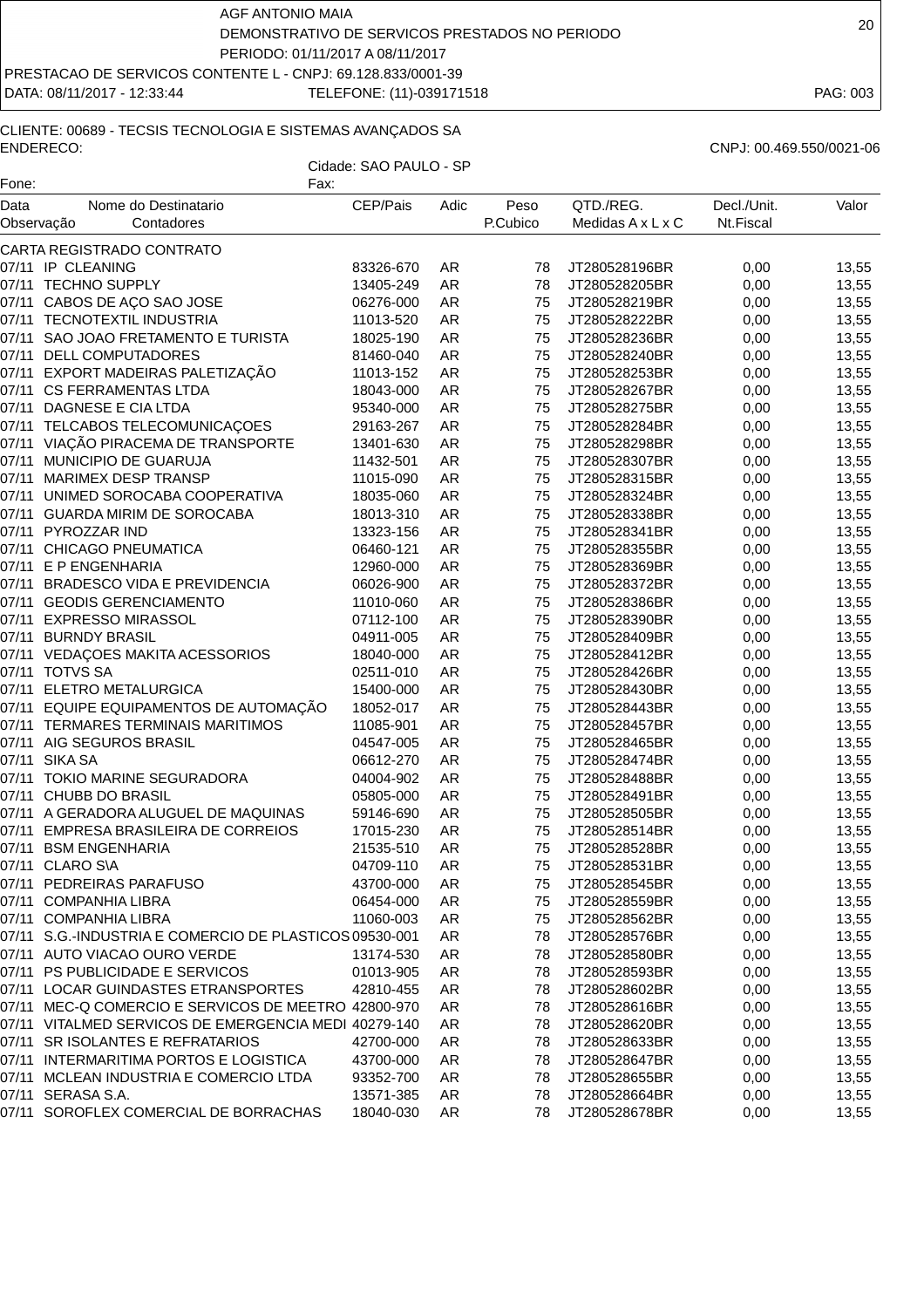AGF ANTONIO MAIA DEMONSTRATIVO DE SERVICOS PRESTADOS NO PERIODO PERIODO: 01/11/2017 A 08/11/2017

DATA: 08/11/2017 - 12:33:44 TELEFONE: (11)-039171518 PAG: 004

#### CLIENTE: 00689 - TECSIS TECNOLOGIA E SISTEMAS AVANÇADOS SA ENDERECO: CNPJ: 00.469.550/0021-06

| Fone:      | Fax:                                                                                         | Cidade: SAO PAULO - SP |           |          |                                |              |       |
|------------|----------------------------------------------------------------------------------------------|------------------------|-----------|----------|--------------------------------|--------------|-------|
| Data       | Nome do Destinatario                                                                         | CEP/Pais               | Adic      | Peso     | QTD./REG.                      | Decl./Unit.  | Valor |
| Observação | Contadores                                                                                   |                        |           | P.Cubico | Medidas A x L x C              | Nt.Fiscal    |       |
|            | CARTA REGISTRADO CONTRATO                                                                    |                        |           |          |                                |              |       |
|            | 07/11 FRONTEC IND COMPONENTES DE FIXACAO                                                     | 93135-390              | AR        | 78       | JT280528681BR                  | 0,00         | 13,55 |
|            | 07/11 SACI COMEERCIO DE TINTAS LTDA                                                          | 18095-340              | AR        | 78       | JT280528695BR                  | 0,00         | 13,55 |
|            | 07/11 SACI COMERCIO DE TINTAS                                                                | 18043-004              | AR        | 78       | JT280528704BR                  | 0,00         | 13,55 |
|            | 07/11 CENTRO DAS INDUSTRIAS DO ESTADO DE S 01311-923                                         |                        | AR        | 78       | JT280528718BR                  | 0,00         | 13,55 |
|            | 07/11 KURITA DO BRASIL                                                                       | 13160-000              | AR        | 78       | JT280528721BR                  | 0,00         | 13,55 |
| 07/11      | ASSOCIACAO BRASILEIRA DA IND DE MAQUI 04045-004                                              |                        | <b>AR</b> | 78       | JT280528735BR                  | 0,00         | 13,55 |
|            | 07/11 GOVERNO DO ESTADO DE SAO PAULO                                                         | 05650-000              | AR        | 78       | JT280528749BR                  | 0,00         | 13,55 |
|            | 07/11 DINSER FERRAMENTAS DIAMANTADAS                                                         | 04248-000              | AR        | 78       | JT280528752BR                  | 0,00         | 13,55 |
|            | 07/11 RAPIDO LUXO CAMPINAS                                                                   | 18052-355              | <b>AR</b> | 78       | JT280528766BR                  | 0,00         | 13,55 |
| 07/11      | 3M DO BRASIL LTDA                                                                            | 14110-000              | AR        | 78       | JT280528770BR                  | 0,00         | 13,55 |
| 07/11      | 3M DO BRASIL LTDA                                                                            | 13181-900              | AR        | 78       | JT280528783BR                  | 0,00         | 13,55 |
|            | 07/11 ASSOCIACAO CULTURAL DE REENOVACAO T 18087-125                                          |                        | AR        | 78       | JT280528797BR                  | 0,00         | 13,55 |
|            | 07/11 CROWN WOELDWIDE LTDA                                                                   | 06543-308              | AR        | 78       | JT280528806BR                  | 0,00         | 13,55 |
|            | 07/11 AROTEC S/A INDUSTRIA E COMERCIO                                                        | 06709-150              | AR        | 78       | JT280528810BR                  | 0,00         | 13,55 |
| 07/11      | SALMERON AMBIENTAL LTDA                                                                      | 18020-620              | <b>AR</b> | 78       | JT280528823BR                  | 0,00         | 13,55 |
|            | 07/11 KANAFLEX S/A IND DE PLASTICOS                                                          | 06833-905              | <b>AR</b> | 78       | JT280528837BR                  | 0,00         | 13,55 |
|            | 07/11 SPECTRIS DO BRASIL INSTR ELETR LTDA                                                    | 04728-000              | AR        | 78       | JT280528845BR                  | 0,00         | 13,55 |
|            | 07/11 ASSOCIACAO ADMINISTRADORA DO CING                                                      | 11420-710              | AR        | 78       | JT280528854BR                  | 0,00         | 13,55 |
|            | 07/11 TRANSPORTADORA IRMAOS SHINOZAKI LTD 02546-000                                          |                        | AR        | 78       | JT280528868BR                  |              | 13,55 |
| 07/11      | NOTRE DAME INTERMEDICA SAUDE SA                                                              | 01311-100              | AR        | 78       |                                | 0,00<br>0,00 | 13,55 |
|            | 07/11 NOTRE DAME                                                                             | 01311-100              |           | 78       | JT280528871BR                  |              |       |
|            |                                                                                              |                        | AR        |          | JT280528885BR                  | 0,00         | 13,55 |
|            | 07/11 PROSEGUR SISTEMAS DE SEGURANCA<br>07/11 TLD TELEDATA TECNOLOGIA EM CONECTIVID06541-015 | 12216-570              | AR<br>AR  | 78<br>78 | JT280528899BR<br>JT280528908BR | 0,00         | 13,55 |
|            |                                                                                              |                        |           |          |                                | 0,00         | 13,55 |
| 07/11      | <b>SENIOR SISTEMAS</b>                                                                       | 13338-260              | <b>AR</b> | 78       | JT280528911BR                  | 0,00         | 13,55 |
| 07/11      | AMBITO HOMEM E AMBIENTE SERVICOS                                                             | 30350-342              | <b>AR</b> | 78       | JT280528925BR                  | 0,00         | 13,55 |
|            | 07/11 EUROTHERM LTDA                                                                         | 91350-240              | AR        | 78       | JT280528939BR                  | 0,00         | 13,55 |
|            | 07/11 SAUR EQUIPAMENTOS S.A                                                                  | 98280-000              | AR        | 78       | JT280528942BR                  | 0,00         | 13,55 |
|            | 07/11 MULTINOVA IND DE EMBALAGENS                                                            | 13820-000              | AR        | 78       | JT280528956BR                  | 0,00         | 13,55 |
|            | 07/11 FERRAMEENTAS GERAAIS COMERCIO DE IM 05275-000<br>07/11 FERRAMENTAS GERAIS              |                        | AR        | 78       | JT280528960BR                  | 0,00         | 13,55 |
|            |                                                                                              | 81350-900              | AR        | 78       | JT280528973BR                  | 0,00         | 13,55 |
|            | 07/11 FERRAMENTAS GERAIS                                                                     | 41233-020              | AR        | 78       | JT280528987BR                  | 0,00         | 13,55 |
|            | 07/11 CARMAK REVENDA E LOCACAO DE MAQ VEI 93025-000                                          |                        | AR        | 78       | JT280528995BR                  | 0,00         | 13,55 |
|            | 07/11 MEC-Q COMERCIO E SRVICOS METROLOGIA 18085-360                                          |                        | AR        | 78       | JT280529007BR                  | 0,00         | 13,55 |
|            | 07/11 SODEXO PASS                                                                            | 06455-000              | <b>AR</b> | 75       | JT280529015BR                  | 0,00         | 13,55 |
|            | 07/11 TRANSPORTES SCREMIM E ARMAZENAGENS07034-080                                            |                        | AR        | 75       | JT280529024BR                  | 0,00         | 13,55 |
|            | 07/11 TSA TRANSPORTES                                                                        | 13050-090              | AR        | 75       | JT280529038BR                  | 0,00         | 13,55 |
|            | 07/11 TECNOFINK LTDA                                                                         | 30390-560              | AR        | 75       | JT280529041BR                  | 0,00         | 13,55 |
|            | 07/11   ORGANIZAÇÕES NUTRI                                                                   | 42850-000              | AR        | 75       | JT280529055BR                  | 0,00         | 13,55 |
|            | 07/11 AUTO ONIBUS SAO JOAO                                                                   | 18110-013              | AR        | 75       | JT280529069BR                  | 0,00         | 13,55 |
|            | 07/11 CORDEIRO MAQUINAS                                                                      | 18043-000              | AR        | 75       | JT280529072BR                  | 0,00         | 13,55 |
|            | 07/11 SERVIÇO AUTONOMO DE AGUA E ESGOTO                                                      | 18095-340              | AR        | 75       | JT280529086BR                  | 0,00         | 13,55 |
|            | 07/11 TNT EXPRESS BRASIL                                                                     | 05118-100              | AR        | 75       | JT280529090BR                  | 0,00         | 13,55 |
|            | 07/11 DU PONT DO BRASIL                                                                      | 07215-040              | AR        | 75       | JT280529109BR                  | 0,00         | 13,55 |
|            | 07/11 METALURGICA SCHIOPPA                                                                   | 04217-010              | AR        | 75       | JT280529112BR                  | 0,00         | 13,55 |
|            | 07/11 CAMPCLEAN COMERCIO                                                                     | 13036-225              | AR        | 75       | JT280529126BR                  | 0,00         | 13,55 |
|            | 07/11 INDUSTRIA E COM DE MAQUINAS DENIS                                                      | 05301-020              | AR        | 75       | JT280529130BR                  | 0,00         | 13,55 |
|            | 07/11 CABOT BRASIL INDUSTRIA                                                                 | 09370-800              | AR        | 75       | JT280529143BR                  | 0,00         | 13,55 |
|            | 07/11 TECNOFIX IND E COM                                                                     | 18023-000              | AR        | 75       | JT280529157BR                  | 0,00         | 13,55 |
|            | 07/11 MASTER FREIGHT                                                                         | 04077-020              | AR        | 75       | JT280529165BR                  | 0,00         | 13,55 |

20

# PRESTACAO DE SERVICOS CONTENTE L - CNPJ: 69.128.833/0001-39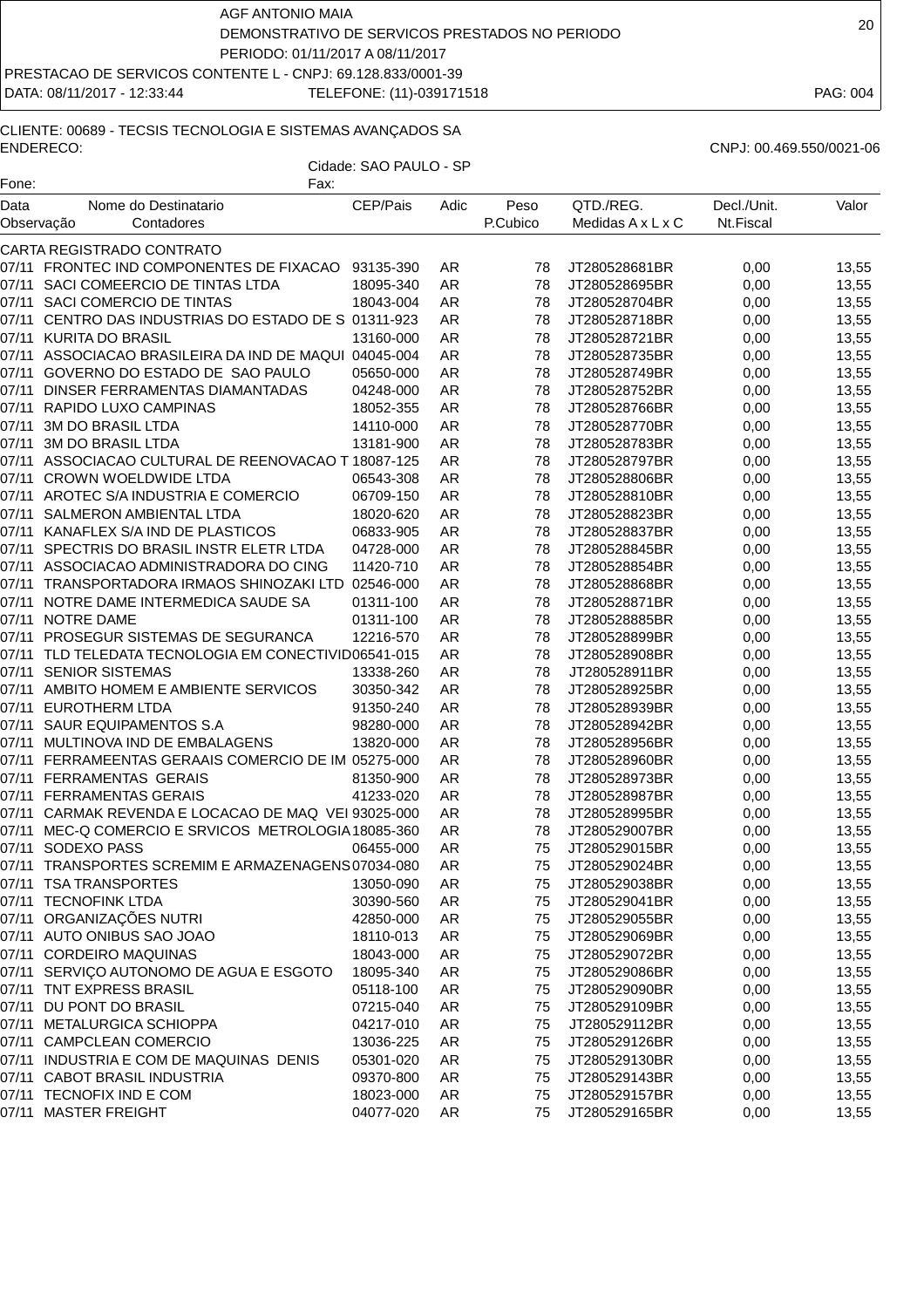DATA: 08/11/2017 - 12:33:44 TELEFONE: (11)-039171518 PAG: 005

# CLIENTE: 00689 - TECSIS TECNOLOGIA E SISTEMAS AVANÇADOS SA ENDERECO: CNPJ: 00.469.550/0021-06

| Fone: | Fax:                                                |           |           |          |                   |             |       |
|-------|-----------------------------------------------------|-----------|-----------|----------|-------------------|-------------|-------|
| Data  | Nome do Destinatario                                | CEP/Pais  | Adic      | Peso     | QTD./REG.         | Decl./Unit. | Valor |
|       | Observação<br>Contadores                            |           |           | P.Cubico | Medidas A x L x C | Nt.Fiscal   |       |
|       | CARTA REGISTRADO CONTRATO                           |           |           |          |                   |             |       |
|       | 07/11 AR BRASIL                                     | 02995-000 | AR        | 75       | JT280529174BR     | 0,00        | 13,55 |
|       | 07/11 ARICABOS INDUSTRIA                            | 03109-001 | <b>AR</b> | 75       | JT280529188BR     | 0,00        | 13,55 |
|       | 07/11 FIGWAL TRANSP                                 | 13030-130 | AR        | 75       | JT280529191BR     | 0,00        | 13,55 |
|       | 07/11 RENTSERV COMERCIO                             | 06880-700 | AR        | 75       | JT280529205BR     | 0,00        | 13,55 |
|       | 07/11 CORDSTRAP DO BRASIL                           | 07175-550 | AR        | 75       | JT280529214BR     | 0,00        | 13,55 |
|       | 07/11 COLUMBIA DO NORDESTE                          | 43700-000 | <b>AR</b> | 75       | JT280529228BR     | 0,00        | 13,55 |
|       | 07/11 TRANSBEZERRA LTDA                             | 54800-000 | AR        | 75       | JT280529231BR     | 0,00        | 13,55 |
|       | 07/11 AÇOEX SISTEMAS CONTRA                         | 18055-260 | AR        | 75       | JT280529245BR     | 0,00        | 13,55 |
|       | 07/11 SERVIR TRANSPORTES                            | 42807-760 | AR        | 75       | JT280529259BR     | 0,00        | 13,55 |
|       | 07/11 TEASY SOFTWARES                               | 04548-005 | <b>AR</b> | 75       | JT280529262BR     | 0,00        | 13,55 |
|       | 07/11 R E D CONSULTORIA                             | 18013-280 | <b>AR</b> | 75       | JT280529276BR     | 0,00        | 13,55 |
|       | 07/11 SILVER AUTOMAÇÃO COMERCIAL                    | 02512-010 | <b>AR</b> | 75       | JT280529280BR     | 0,00        | 13,55 |
|       | 07/11 REFRAMAX ENGENHARIA                           | 31255-110 | AR        | 75       | JT280529293BR     | 0,00        | 13,55 |
|       | 07/11 FRANCIMAR CONCEIÇAO                           | 42806-050 | <b>AR</b> | 75       | JT280529302BR     | 0,00        | 13,55 |
|       | 07/11 COMITE DE FOMENTO                             | 42810-440 | <b>AR</b> | 75       | JT280529316BR     | 0,00        | 13,55 |
|       | 07/11 OIA GLOBAL LOGISTICA                          | 04571-000 | AR        | 75       | JT280529320BR     | 0,00        | 13,55 |
|       | 07/11 BAHIA SECRETARIA                              | 40301-155 | AR        | 75       | JT280529333BR     | 0,00        | 13,55 |
| 07/11 | ZINGA METALL BRASIL                                 | 02554-020 | <b>AR</b> | 75       | JT280529347BR     | 0,00        | 13,55 |
|       | 07/11 AGILITAS SOLUÇOES                             | 01452-000 | <b>AR</b> | 75       | JT280529355BR     | 0,00        | 13,55 |
|       | 07/11 TRANSPORTADORA DE DIESEL                      | 42807-091 | <b>AR</b> | 75       | JT280529364BR     | 0,00        | 13,55 |
|       | 07/11 AURA BRASIL TRANSPORTES                       | 41233-030 | <b>AR</b> | 78       | JT280529378BR     | 0,00        | 13,55 |
|       | 07/11 PREFEITURA MUNICIPAL CAMACARI                 | 42801-150 | AR        | 78       | JT280529381BR     | 0,00        | 13,55 |
|       | 07/11 ALTO PARTCIIPACOES E SERVICOS                 | 18017-168 | <b>AR</b> | 78       | JT280529395BR     | 0,00        | 13,55 |
|       | 07/11 CETREL S.A                                    | 42810-000 | AR        | 78       | JT280529404BR     | 0,00        | 13,55 |
|       | 07/11 EMPRESA BAIANA DE JORNALISMO                  | 40210-630 | AR        | 78       | JT280529418BR     | 0,00        | 13,55 |
|       | 07/11 LIMPEC LIMEPZA PUBLICA DE CAMACARI            | 42802-590 | AR        | 78       | JT280529421BR     | 0,00        | 13,55 |
|       | 07/11 DSV AIR & SEA LOGISTICA                       | 04571-011 | <b>AR</b> | 78       | JT280529435BR     | 0,00        | 13,55 |
| 07/11 | COBRAC LOG INTERNACIONAL                            | 01406-100 | <b>AR</b> | 78       | JT280529449BR     | 0,00        | 13,55 |
|       | 07/11 BDP SERVICOS DE SEGURANCA DO TRABAL 42801-170 |           | <b>AR</b> | 80       | JT280529452BR     | 0,00        | 13,55 |
|       | 07/11 VETOR CNC COMERCIAL                           | 89256-900 | AR        | 78       | JT280529466BR     | 0,00        | 13,55 |
|       | 07/11 FARO TECHNOLOGIEES DO BRASIL                  | 06715-862 | AR        | 78       | JT280529470BR     | 0,00        | 13,55 |
|       | 07/11 COMPANY WORK TERCEEIRIZACAO DE SRE 04718-002  |           | AR        | 78       | JT280529483BR     | 0,00        | 13,55 |
|       | 07/11 IBERIA TRASNPORTES E SERVICOS                 | 41233-010 | <b>AR</b> | 78       | JT280529497BR     | 0,00        | 13,55 |
|       | 07/11 BRF DISTRIBUIDORA DE PLASTICOS                | 07222-010 | AR        | 78       | JT280529506BR     | 0,00        | 13,55 |
|       | 07/11 COLUMBIA DO NORDESTE                          | 43700-000 | AR        | 78       | JT280529510BR     | 0,00        | 13,55 |
|       | 07/11 DSV AIR & SEA LOGISTICA LTDA                  | 04571-010 | AR        | 78       | JT280529523BR     | 0,00        | 13,55 |
|       | 07/11 911 SERVICOS LOCACAO E TREINAMENTOS 42700-000 |           | AR        | 78       | JT280529537BR     | 0,00        | 13,55 |
|       | 07/11 COMPANHIA DE ELETRICIDADE                     | 41181-900 | AR        | 78       | JT280529545BR     | 0,00        | 13,55 |
|       | 07/11 CONSELHO REGIONAL DE ENGENHARIA               | 40243-620 | AR        | 78       | JT280529554BR     | 0,00        | 13,55 |
|       | 07/11 VDL SCHIO INCORPORADORA LTDA                  | 42700-000 | AR        | 78       | JT280529568BR     | 0,00        | 13,55 |
|       | 07/11 ANFER COMEERCIO DE FERRO E ACO                | 18086-390 | AR        | 78       | JT280529571BR     | 0,00        | 13,55 |
|       | 07/11 NMS DO BRASIL SOLUCOES EM MEDICOES            | 13170-018 | AR        | 78       | JT280529585BR     | 0,00        | 13,55 |
|       | 07/11 ARATU MINERACAO                               | 41410-200 | AR        | 78       | JT280529599BR     | 0,00        | 13,55 |
|       | 07/11 LAMORIM LOCACAO                               | 43700-000 | AR        | 78       | JT280529608BR     | 0,00        | 13,55 |
|       | 07/11 GPS PREDIAL                                   | 42700-000 | AR        | 78       | JT280529611BR     | 0,00        | 13,55 |
|       | 07/11 MEGAFORTES                                    | 59150-360 | AR        | 78       | JT280529625BR     | 0,00        | 13,55 |
|       | 07/11 LOCALIZA RENT                                 | 31150-000 | AR        | 78       | JT280529642BR     | 0,00        | 13,55 |
|       | 07/11 MINAS FERRAMENTAS                             | 30170-012 | AR        | 78       | JT280529656BR     | 0,00        | 13,55 |
|       | 07/11 MUNHOS SERVIÇOS                               | 18050-010 | AR        | 78       | JT280529660BR     | 0,00        | 13,55 |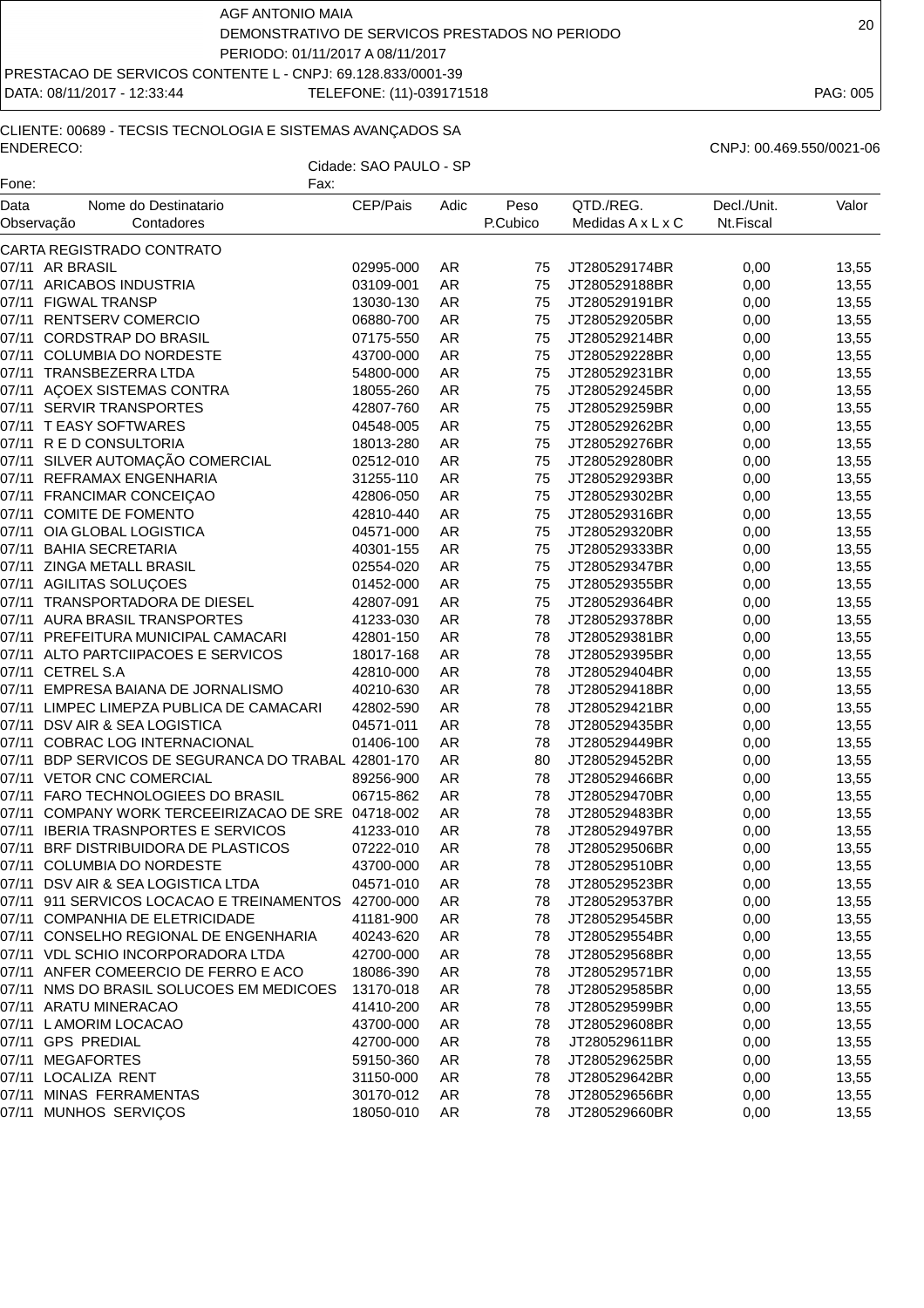DATA: 08/11/2017 - 12:33:45 TELEFONE: (11)-039171518 PAG: 006

# CLIENTE: 00689 - TECSIS TECNOLOGIA E SISTEMAS AVANÇADOS SA ENDERECO: CNPJ: 00.469.550/0021-06

| ENDEREUU.                                      |                                                                       |                        |                          |                               |               |       |  |
|------------------------------------------------|-----------------------------------------------------------------------|------------------------|--------------------------|-------------------------------|---------------|-------|--|
|                                                |                                                                       | Cidade: SAO PAULO - SP |                          |                               |               |       |  |
| Fone:                                          | Fax:                                                                  |                        |                          |                               |               |       |  |
| Data<br>Nome do Destinatario                   | CEP/Pais                                                              | Adic                   | Peso                     | QTD./REG.                     | Decl./Unit.   | Valor |  |
| Observação<br>Contadores                       |                                                                       |                        | P.Cubico                 | Medidas $A \times L \times C$ | Nt.Fiscal     |       |  |
| CARTA REGISTRADO CONTRATO                      |                                                                       |                        |                          |                               |               |       |  |
| 07/11 PROSEGUIR BRASIL                         | 13052-500                                                             | AR                     | 78                       | JT280529673BR                 | 0,00          | 13,55 |  |
| <b>FANTCH SISTEMAS</b><br>07/11                | 13308-200                                                             | AR.                    | 78                       | JT280529687BR                 | 0,00          | 13,55 |  |
| MILANELI SISTEMA<br>07/11                      | 09020-160                                                             | AR.                    | 78                       | JT280529695BR                 | 0,00          | 13,55 |  |
| 07/11<br><b>EDEN IMOVEIS</b>                   | 18103-750                                                             | AR                     | 78                       | JT280529700BR                 | 0,00          | 13,55 |  |
| SOM OPERAÇÃO<br>07/11                          | 07090-170                                                             | AR                     | 78                       | JT280529713BR                 | 0,00          | 13,55 |  |
| SAERTEX TECIDOS<br>07/11                       | 13347-500                                                             | AR.                    | 78                       | JT280529727BR                 | 0,00          | 13,55 |  |
| <b>GWIND SOLUCOES</b><br>07/11                 | 18085-460                                                             | AR.                    | 78                       | JT280529735BR                 | 0,00          | 13,55 |  |
| <b>HEXION INDUSTRIA</b><br>07/11               | 13255-700                                                             | AR.                    | 78                       | JT280529744BR                 | 0,00          | 13,55 |  |
| <b>HEAD COMERCIO</b><br>07/11                  | 13338-260                                                             | AR.                    | 78                       | JT280529758BR                 | 0,00          | 13,55 |  |
| 07/11<br><b>CM TRANSPORTE</b>                  | 07250-230                                                             | AR.                    | 78                       | JT280529761BR                 | 0,00          | 13,55 |  |
| 07/11<br>REMOSOLO                              | 18195-000                                                             | AR                     | 78                       | JT280529775BR                 | 0,00          | 13,55 |  |
| <b>PROVIDENCIA</b><br>07/11                    | 41820-021                                                             | AR                     | 78                       | JT280529789BR                 | 0,00          | 13,55 |  |
| 07/11<br><b>BLUE CUBE</b>                      | 11460-006                                                             | AR.                    | 78                       | JT280529792BR                 | 0,00          | 13,55 |  |
| <b>HPRO JEKT</b><br>07/11                      | 04004-030                                                             | AR.                    | 78                       | JT280529801BR                 | 0,00          | 13,55 |  |
| SOVAN EQUIPAMENTOS<br>07/11                    | 18090-450                                                             | AR.                    | 78                       | JT280529815BR                 | 0,00          | 13,55 |  |
| 07/11 TRANSTEC                                 | 11095-520                                                             | AR.                    | 78                       | JT280529829BR                 | 0,00          | 13,55 |  |
| $07/44$ $\sqrt{500}$ $\sqrt{100}$ $\sqrt{200}$ | $\lambda$ $\lambda$ $\lambda$ $\lambda$ $\lambda$ $\lambda$ $\lambda$ | $\sqrt{2}$             | $\overline{\phantom{a}}$ | ITOOOFOOOOODD                 | $\sim$ $\sim$ | 40 F  |  |

| 07/11 MILANELI SISTEMA                                 | 09020-160 | AR | 78 | JT280529695BR    | 0,00 | 13,55 |
|--------------------------------------------------------|-----------|----|----|------------------|------|-------|
| 07/11 EDEN IMOVEIS                                     | 18103-750 | AR | 78 | JT280529700BR    | 0,00 | 13,55 |
| 07/11 SOM OPERAÇÃO                                     | 07090-170 | AR | 78 | JT280529713BR    | 0,00 | 13,55 |
| 07/11 SAERTEX TECIDOS                                  | 13347-500 | AR | 78 | JT280529727BR    | 0,00 | 13,55 |
| 07/11 GWIND SOLUCOES                                   | 18085-460 | AR | 78 | JT280529735BR    | 0,00 | 13,55 |
| 07/11 HEXION INDUSTRIA                                 | 13255-700 | AR | 78 | JT280529744BR    | 0,00 | 13,55 |
| 07/11 HEAD COMERCIO                                    | 13338-260 | AR | 78 | JT280529758BR    | 0,00 | 13,55 |
| 07/11 CM TRANSPORTE                                    | 07250-230 | AR | 78 | JT280529761BR    | 0,00 | 13,55 |
| 07/11 REMOSOLO                                         | 18195-000 | AR | 78 | JT280529775BR    | 0,00 | 13,55 |
| 07/11 PROVIDENCIA                                      | 41820-021 | AR | 78 | JT280529789BR    | 0,00 | 13,55 |
| 07/11 BLUE CUBE                                        | 11460-006 | AR | 78 | JT280529792BR    | 0,00 | 13,55 |
| 07/11 HPRO JEKT                                        | 04004-030 | AR | 78 | JT280529801BR    | 0,00 | 13,55 |
| 07/11 SOVAN EQUIPAMENTOS                               | 18090-450 | AR | 78 | JT280529815BR    | 0,00 | 13,55 |
| 07/11 TRANSTEC                                         | 11095-520 | AR | 78 | JT280529829BR    | 0,00 | 13,55 |
| 07/11 VECONINTER SERVICOS                              | 11075-210 | AR | 78 | JT280529832BR    | 0,00 | 13,55 |
| 07/11 HM CONSULTUTORIA                                 | 09020-230 | AR | 78 | JT280529846BR    | 0,00 | 13,55 |
| 07/11 ELLSWORTH                                        | 05802-140 | AR | 78 | JT280529850BR    | 0,00 | 13,55 |
| 07/11 DHL GLOBAL FORWARDING                            | 04705-000 | AR | 78 | JT280529863BR    | 0,00 | 13,55 |
| 07/11 DHL GLOBAL                                       | 11010-150 | AR | 78 | JT280529877BR    | 0,00 | 13,55 |
| 07/11 DHL GLOBAL                                       | 20220-460 | AR | 78 | JT280529885BR    | 0,00 | 13,55 |
| 07/11 SUPER SAFETY                                     | 83322-150 | AR | 78 | JT280529894BR    | 0,00 | 13,55 |
| 07/11 ALLTEX EQUIPAMENTOS                              | 04764-050 | AR | 78 | JT280529903BR    | 0,00 | 13,55 |
| 07/11 ARMI CONSULTORIA                                 | 18017-158 | AR | 78 | JT280529917BR    | 0,00 | 13,55 |
| 07/11 DUPLOR COMERCIO                                  | 18070-020 | AR | 78 | JT280529925BR    | 0,00 | 13,55 |
| 07/11 DCL BRASIL                                       | 27580-000 | AR | 78 | JT280529934BR    | 0,00 | 13,55 |
| 07/11 DEAL COMERCIALIZADORA                            | 01404-200 | AR | 78 | JT280529948BR    | 0,00 | 13,55 |
| 07/11 VALOA CONSULTORIA                                | 42700-000 | AR | 78 | JT280529951BR    | 0,00 | 13,55 |
| 07/11 UNIPROPERTIES                                    | 06463-283 | AR | 78 | JT280529965BR    | 0,00 | 13,55 |
| 07/11 DEMERVAL BARRETO                                 | 13040-085 | AR | 78 | JT280529979BR    | 0,00 | 13,55 |
| 07/11 TUNOS TIGRES                                     | 57160-000 | AR | 78 | JT280529982BR    | 0,00 | 13,55 |
| 07/11 DP INDUSTRIA                                     | 04213-021 | AR | 78 | JT280529996BR    | 0,00 | 13,55 |
| 07/11 GMAD SOROCABA                                    | 18052-200 | AR | 78 | JT280530005BR    | 0,00 | 13,55 |
| 07/11 MEGALEASER INDUSTRIA METALURGICA LTD 13360-000   |           | AR | 88 | JT280530019BR    | 0,00 | 13,55 |
| 07/11 CARAMNTI ADMINISTRAÇÃO DE BENS LTDA 18052-775    |           | AR | 88 | JT280530022BR    | 0,00 | 13,55 |
| 07/11 ICTS GLOBAL DO BRASIL LTDA                       | 06454-010 | AR | 88 | JT280530036BR    | 0,00 | 13,55 |
| 07/11 COPANHIA ENERGETICA DO RIO GRANDE                | 59025-250 | AR | 88 | JT280530040BR    | 0,00 | 13,55 |
| 07/11 IMUNIZOADORA E LIMPADORA POTIGUAR LT 59072-250   |           | AR | 88 | JT280530053BR    | 0,00 | 13,55 |
| 07/11 TOPICO LOCACES DE GALPOES E                      | 06817-000 | AR | 88 | JT280530067BR    | 0,00 | 13,55 |
| 07/11 ICTS GLOBAL SERVICOS                             | 04576-080 | AR | 88 | JT280530075BR    | 0,00 | 13,55 |
| 07/11 ASSOCIACAO DOS PROGUSSIONAIS DE RES 18030-005    |           | AR |    | 88 JT280530084BR | 0,00 | 13,55 |
| 07/11 MIRKA BRASIL LTDA                                | 06421-400 | AR | 88 | JT280530098BR    | 0,00 | 13,55 |
| 07/11 ASSOCIACAO BRASILEIRA DE ENERGIA EOLI 01311-200  |           | AR | 88 | JT280530107BR    | 0,00 | 13,55 |
| 07/11 ORMOVIDA LOCACAO DE VEIUCLOS                     | 04613-000 | AR | 88 | JT280530115BR    | 0,00 | 13,55 |
| 07/11 TELECOM 65 LTDA                                  | 01311-200 | AR | 88 | JT280530124BR    | 0,00 | 13,55 |
| 07/11 FULWOOD EMPREENDIMENTOS IMOBILIARIO 04551-060    |           | AR | 88 | JT280530138BR    | 0,00 | 13,55 |
| 07/11 RM REVESTIMENTOS MONOLOTICOS LTDA   08900-000    |           | AR | 88 | JT280530141BR    | 0,00 | 13,55 |
| 07/11 TAMC CALDEIRARIA E INDUSTRIALIZACAO LT 18055-970 |           | AR | 88 | JT280530155BR    | 0,00 | 13,55 |
|                                                        |           |    |    |                  |      |       |
|                                                        |           |    |    |                  |      |       |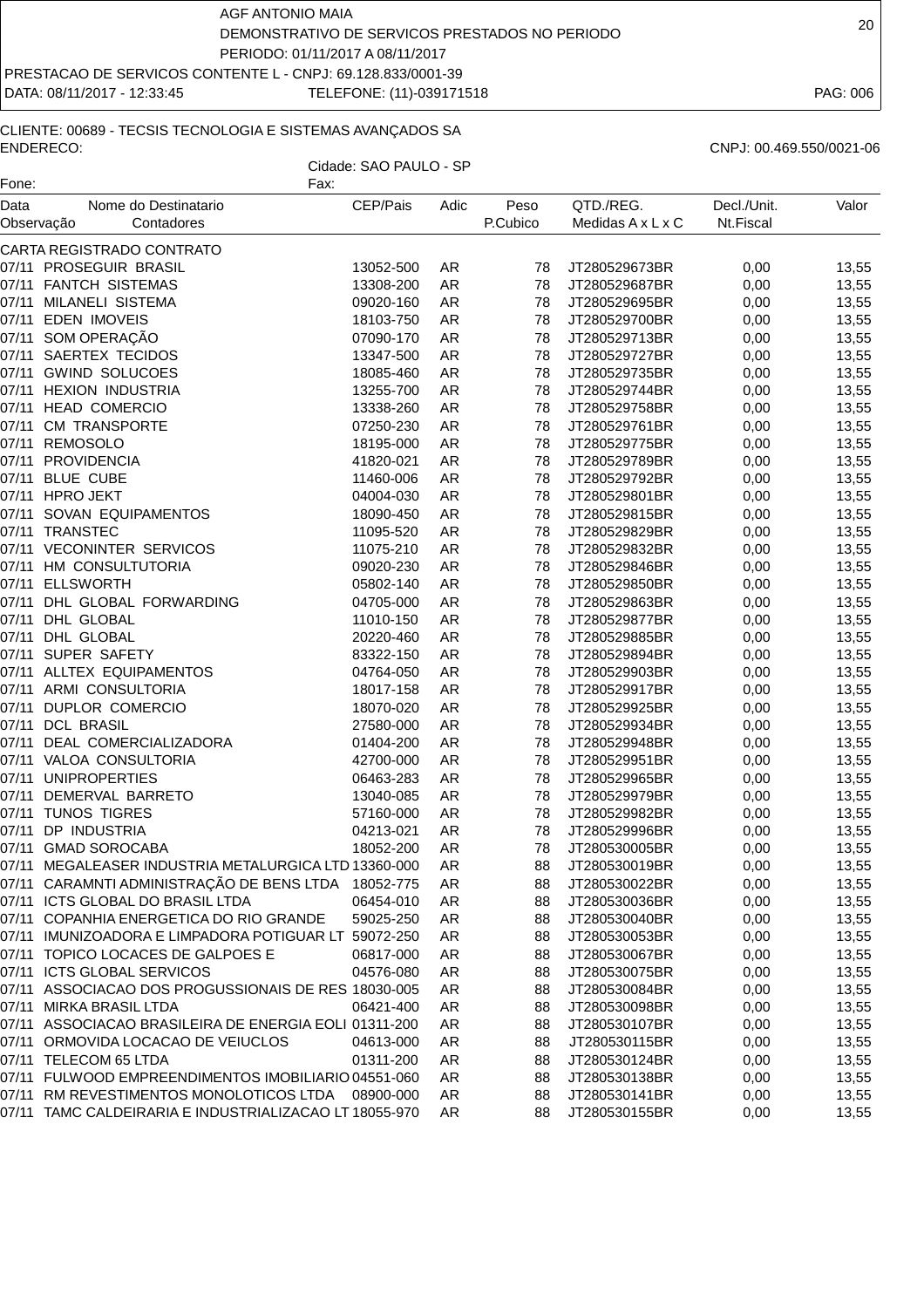DATA: 08/11/2017 - 12:33:45 TELEFONE: (11)-039171518 PAG: 007

#### CLIENTE: 00689 - TECSIS TECNOLOGIA E SISTEMAS AVANÇADOS SA ENDERECO: CNPJ: 00.469.550/0021-06

| QTD./REG.<br>Decl./Unit.<br>Data<br>Nome do Destinatario<br>CEP/Pais<br>Adic<br>Peso<br>P.Cubico<br>Medidas A x L x C<br>Nt.Fiscal<br>Observação<br>Contadores<br>CARTA REGISTRADO CONTRATO<br>07/11 STICORP MARKETING E SISTEMAS LTDA<br>17015-210<br>0,00<br>13,55<br>AR<br>88<br>JT280530169BR<br>07/11 RS CONSULTORIA E SERVICOS<br>17780-000<br><b>AR</b><br>88<br>0,00<br>13,55<br>JT280530172BR<br>07/11 ATACADAO DO PAPEL EIRELI<br>41730-101<br>13,55<br>AR<br>88<br>JT280530186BR<br>0,00<br>07/11 ECOM CORRETORA E GSESTORA DE ENERGI04551-060<br>13,55<br>AR<br>88<br>JT280530190BR<br>0,00<br>07/11 ALUTAL CONTROLES IND LTDA<br>13,55<br>18112-575<br>AR<br>88<br>JT280530209BR<br>0,00<br>07/11 AF H COMERCIO<br><b>AR</b><br>83303-000<br>78<br>JT280530212BR<br>0,00<br>13,55<br>07/11 PHILIPS LIGHTING<br><b>AR</b><br>06460-040<br>78<br>JT280530226BR<br>0,00<br>13,55<br>07/11 PHILIPS LIGHTING<br><b>AR</b><br>78<br>0,00<br>13,55<br>37066-415<br>JT280530230BR<br>07/11 PHILIPS LIGHTING<br>05275-000<br><b>AR</b><br>78<br>JT280530243BR<br>0,00<br>13,55<br>07/11 FELIPE PORTUGAL<br>30170-110<br>AR<br>0,00<br>13,55<br>78<br>JT280530257BR<br>07/11 MEI ENGENHARIA<br>13,55<br><b>AR</b><br>78<br>0,00<br>42800-030<br>JT280530265BR<br>07/11 ARGETEX COMERCIO<br><b>AR</b><br>78<br>0,00<br>13,55<br>09991-090<br>JT280530274BR<br>07/11 WHITE MARTINS<br>AR<br>78<br>JT280530288BR<br>13,55<br>40301-155<br>0,00<br>07/11 LINK AÇOS<br>78<br>13,55<br>32230-000<br>AR<br>JT280530291BR<br>0,00<br>07/11 SAMSUNG SDS<br><b>AR</b><br>78<br>13097-105<br>JT280530305BR<br>0,00<br>13,55<br>07/11 ICTS GESTAO<br><b>AR</b><br>78<br>04576-080<br>JT280530314BR<br>0,00<br>13,55<br>07/11 MAERSK BRASIL<br>AR<br>78<br>13,55<br>04707-910<br>JT280530328BR<br>0,00<br>07/11 JULIANA PORTUGAL<br>05657-230<br>AR<br>78<br>13,55<br>JT280530331BR<br>0,00<br>07/11 TELEMAR NORTE<br>AR<br>13,55<br>04711-900<br>78<br>JT280530345BR<br>0,00<br>07/11 PROAUTO PRODUTOS<br>AR<br>0,00<br>13,55<br>18052-775<br>78<br>JT280530359BR<br>07/11 EMPREFOUR INDUS<br>20221-160<br>78<br>13,55<br>AR<br>JT280530362BR<br>0,00<br>07/11 INTERFIL TROS<br>09941-202<br>AR<br>78<br>JT280530376BR<br>13,55<br>0,00<br>07/11 DCA DESPACHOS<br>13,55<br>11010-050<br>AR<br>78<br>JT280530380BR<br>0,00<br>07/11 ALPINA EQUIPAMENTOS<br><b>AR</b><br>09844-150<br>78<br>JT280530393BR<br>0,00<br>13,55<br>07/11 LEMOR INDUSTRIA<br><b>AR</b><br>13,55<br>09619-020<br>78<br>JT280530402BR<br>0,00<br>07/11 BARRACUDA PROD E MAT<br>22765-455<br>AR<br>88<br>JT280530416BR<br>0,00<br>13,55<br>07/11 TELEFONICA EMPRESAS SA<br>01321-001<br><b>AR</b><br>88<br>JT280530420BR<br>0,00<br>13,55<br>07/11 CORAL COMERCIAL DE PRODUTOS DE PETR 40310-010<br>AR<br>13,55<br>88<br>JT280530433BR<br>0,00<br>07/11 COMERCIAL DE FERRAMENTAS E PRODUTO 40411-002<br><b>AR</b><br>88<br>0,00<br>13,55<br>JT280530447BR<br>07/11 GASBALL ARMAZENADORA E DISTRIBUIDOR 13147-076<br><b>AR</b><br>0,00<br>13,55<br>88<br>JT280530455BR<br>07/11 LOCAWEB SERVUCIS DE INTERNET<br>05707-001<br>AR<br>88<br>13,55<br>JT280530464BR<br>0,00<br>07/11 ENGEFORT SISTEMA<br>13,55<br>13561-350<br>AR<br>88<br>JT280530478BR<br>0,00<br>07/11 AGGREKO ENETCIA LOCAAO DE GERADORE 13820-000<br>AR<br>88<br>JT280530481BR<br>13,55<br>0,00<br>07/11 P3IMAGE COMERCIO DE SERVICOS<br><b>AR</b><br>0,00<br>13,55<br>05065-001<br>88<br>JT280530495BR<br>07/11 CENTRO DE MECICINA HUMANA SC LTDA<br>42805-200<br>JT280530504BR<br>0,00<br>13,55<br>AR<br>88<br>07/11 RODO CARGO ENCOMENDAS URGENTE<br>13478-721<br>AR<br>88<br>JT280530518BR<br>0,00<br>13,55<br>07/11 TRANSPORTADORA CAVALO MARINHO LTDA 41233-010<br>AR<br>0,00<br>13,55<br>88<br>JT280530521BR<br>07/11 ALAMO DISTRIBUIDORA DE DERIVADOS<br>13146-067<br>AR<br>88<br>JT280530535BR<br>0,00<br>13,55<br>07/11 SDO COMERCIO IMPORT E LOC<br>13087-541<br>AR<br>JT280530549BR<br>0,00<br>13,55<br>88<br>07/11 LIBRA TERMINAL VALONGO SA<br>11090-000<br>AR<br>JT280530552BR<br>0,00<br>13,55<br>88<br>07/11 ANPA ADM DE BENS<br>04508-000<br>JT280530566BR<br>13,55<br>AR<br>88<br>0,00<br>07/11 TOLEDO CONSULTORIA EMPRESARIAL LTDA 37550-000<br>AR<br>JT280530570BR<br>13,55<br>88<br>0,00<br>07/11 AANGOLE LUIZ GNEMMI<br>01409-000<br>AR<br>88<br>JT280530583BR<br>0,00<br>13,55<br>07/11 PRPLAN PLANEJA,ETPS E CONSULTORIA<br>42700-000<br>AR<br>JT280530597BR<br>0,00<br>13,55<br>88<br>07/11 MAPA CAPITAL PARTICIPACOES<br>04534-011<br>AR<br>JT280530606BR<br>0,00<br>13,55<br>88<br>07/11 CONSTRUTERRA CONSTRUÇÕES<br>48120-000<br>AR<br>JT280530610BR<br>13,55<br>88<br>0,00<br>07/11 TOP SERVICE SERVICOS E SISTEMAS<br>42700-000<br>AR<br>88<br>JT280530623BR<br>0,00<br>13,55<br>07/11 TSL TECNOLOGIA EM SISTEMAS DE LEGISLA 04548-005<br>AR<br>JT280530637BR<br>0,00<br>13,55<br>88<br>07/11 ASPIL ASPITAÇÃO INDUSTRIAL<br>42802-580<br>AR<br>JT280530645BR<br>0,00<br>88 | Fone: | Fax: | Cidade: SAO PAULO - SP |  |  |       |
|---------------------------------------------------------------------------------------------------------------------------------------------------------------------------------------------------------------------------------------------------------------------------------------------------------------------------------------------------------------------------------------------------------------------------------------------------------------------------------------------------------------------------------------------------------------------------------------------------------------------------------------------------------------------------------------------------------------------------------------------------------------------------------------------------------------------------------------------------------------------------------------------------------------------------------------------------------------------------------------------------------------------------------------------------------------------------------------------------------------------------------------------------------------------------------------------------------------------------------------------------------------------------------------------------------------------------------------------------------------------------------------------------------------------------------------------------------------------------------------------------------------------------------------------------------------------------------------------------------------------------------------------------------------------------------------------------------------------------------------------------------------------------------------------------------------------------------------------------------------------------------------------------------------------------------------------------------------------------------------------------------------------------------------------------------------------------------------------------------------------------------------------------------------------------------------------------------------------------------------------------------------------------------------------------------------------------------------------------------------------------------------------------------------------------------------------------------------------------------------------------------------------------------------------------------------------------------------------------------------------------------------------------------------------------------------------------------------------------------------------------------------------------------------------------------------------------------------------------------------------------------------------------------------------------------------------------------------------------------------------------------------------------------------------------------------------------------------------------------------------------------------------------------------------------------------------------------------------------------------------------------------------------------------------------------------------------------------------------------------------------------------------------------------------------------------------------------------------------------------------------------------------------------------------------------------------------------------------------------------------------------------------------------------------------------------------------------------------------------------------------------------------------------------------------------------------------------------------------------------------------------------------------------------------------------------------------------------------------------------------------------------------------------------------------------------------------------------------------------------------------------------------------------------------------------------------------------------------------------------------------------------------------------------------------------------------------------------------------------------------------------------------------------------------------------------------------------------------------------------------------------------------------------------------------------------------------------------------------------------------------------------------------------------------------------------------------------------------------------------------------------------------------------------------------------------------------------------------------------------------------------------------------------------------------------------|-------|------|------------------------|--|--|-------|
|                                                                                                                                                                                                                                                                                                                                                                                                                                                                                                                                                                                                                                                                                                                                                                                                                                                                                                                                                                                                                                                                                                                                                                                                                                                                                                                                                                                                                                                                                                                                                                                                                                                                                                                                                                                                                                                                                                                                                                                                                                                                                                                                                                                                                                                                                                                                                                                                                                                                                                                                                                                                                                                                                                                                                                                                                                                                                                                                                                                                                                                                                                                                                                                                                                                                                                                                                                                                                                                                                                                                                                                                                                                                                                                                                                                                                                                                                                                                                                                                                                                                                                                                                                                                                                                                                                                                                                                                                                                                                                                                                                                                                                                                                                                                                                                                                                                                                                                                       |       |      |                        |  |  | Valor |
|                                                                                                                                                                                                                                                                                                                                                                                                                                                                                                                                                                                                                                                                                                                                                                                                                                                                                                                                                                                                                                                                                                                                                                                                                                                                                                                                                                                                                                                                                                                                                                                                                                                                                                                                                                                                                                                                                                                                                                                                                                                                                                                                                                                                                                                                                                                                                                                                                                                                                                                                                                                                                                                                                                                                                                                                                                                                                                                                                                                                                                                                                                                                                                                                                                                                                                                                                                                                                                                                                                                                                                                                                                                                                                                                                                                                                                                                                                                                                                                                                                                                                                                                                                                                                                                                                                                                                                                                                                                                                                                                                                                                                                                                                                                                                                                                                                                                                                                                       |       |      |                        |  |  |       |
|                                                                                                                                                                                                                                                                                                                                                                                                                                                                                                                                                                                                                                                                                                                                                                                                                                                                                                                                                                                                                                                                                                                                                                                                                                                                                                                                                                                                                                                                                                                                                                                                                                                                                                                                                                                                                                                                                                                                                                                                                                                                                                                                                                                                                                                                                                                                                                                                                                                                                                                                                                                                                                                                                                                                                                                                                                                                                                                                                                                                                                                                                                                                                                                                                                                                                                                                                                                                                                                                                                                                                                                                                                                                                                                                                                                                                                                                                                                                                                                                                                                                                                                                                                                                                                                                                                                                                                                                                                                                                                                                                                                                                                                                                                                                                                                                                                                                                                                                       |       |      |                        |  |  |       |
|                                                                                                                                                                                                                                                                                                                                                                                                                                                                                                                                                                                                                                                                                                                                                                                                                                                                                                                                                                                                                                                                                                                                                                                                                                                                                                                                                                                                                                                                                                                                                                                                                                                                                                                                                                                                                                                                                                                                                                                                                                                                                                                                                                                                                                                                                                                                                                                                                                                                                                                                                                                                                                                                                                                                                                                                                                                                                                                                                                                                                                                                                                                                                                                                                                                                                                                                                                                                                                                                                                                                                                                                                                                                                                                                                                                                                                                                                                                                                                                                                                                                                                                                                                                                                                                                                                                                                                                                                                                                                                                                                                                                                                                                                                                                                                                                                                                                                                                                       |       |      |                        |  |  |       |
|                                                                                                                                                                                                                                                                                                                                                                                                                                                                                                                                                                                                                                                                                                                                                                                                                                                                                                                                                                                                                                                                                                                                                                                                                                                                                                                                                                                                                                                                                                                                                                                                                                                                                                                                                                                                                                                                                                                                                                                                                                                                                                                                                                                                                                                                                                                                                                                                                                                                                                                                                                                                                                                                                                                                                                                                                                                                                                                                                                                                                                                                                                                                                                                                                                                                                                                                                                                                                                                                                                                                                                                                                                                                                                                                                                                                                                                                                                                                                                                                                                                                                                                                                                                                                                                                                                                                                                                                                                                                                                                                                                                                                                                                                                                                                                                                                                                                                                                                       |       |      |                        |  |  |       |
|                                                                                                                                                                                                                                                                                                                                                                                                                                                                                                                                                                                                                                                                                                                                                                                                                                                                                                                                                                                                                                                                                                                                                                                                                                                                                                                                                                                                                                                                                                                                                                                                                                                                                                                                                                                                                                                                                                                                                                                                                                                                                                                                                                                                                                                                                                                                                                                                                                                                                                                                                                                                                                                                                                                                                                                                                                                                                                                                                                                                                                                                                                                                                                                                                                                                                                                                                                                                                                                                                                                                                                                                                                                                                                                                                                                                                                                                                                                                                                                                                                                                                                                                                                                                                                                                                                                                                                                                                                                                                                                                                                                                                                                                                                                                                                                                                                                                                                                                       |       |      |                        |  |  |       |
|                                                                                                                                                                                                                                                                                                                                                                                                                                                                                                                                                                                                                                                                                                                                                                                                                                                                                                                                                                                                                                                                                                                                                                                                                                                                                                                                                                                                                                                                                                                                                                                                                                                                                                                                                                                                                                                                                                                                                                                                                                                                                                                                                                                                                                                                                                                                                                                                                                                                                                                                                                                                                                                                                                                                                                                                                                                                                                                                                                                                                                                                                                                                                                                                                                                                                                                                                                                                                                                                                                                                                                                                                                                                                                                                                                                                                                                                                                                                                                                                                                                                                                                                                                                                                                                                                                                                                                                                                                                                                                                                                                                                                                                                                                                                                                                                                                                                                                                                       |       |      |                        |  |  |       |
|                                                                                                                                                                                                                                                                                                                                                                                                                                                                                                                                                                                                                                                                                                                                                                                                                                                                                                                                                                                                                                                                                                                                                                                                                                                                                                                                                                                                                                                                                                                                                                                                                                                                                                                                                                                                                                                                                                                                                                                                                                                                                                                                                                                                                                                                                                                                                                                                                                                                                                                                                                                                                                                                                                                                                                                                                                                                                                                                                                                                                                                                                                                                                                                                                                                                                                                                                                                                                                                                                                                                                                                                                                                                                                                                                                                                                                                                                                                                                                                                                                                                                                                                                                                                                                                                                                                                                                                                                                                                                                                                                                                                                                                                                                                                                                                                                                                                                                                                       |       |      |                        |  |  |       |
|                                                                                                                                                                                                                                                                                                                                                                                                                                                                                                                                                                                                                                                                                                                                                                                                                                                                                                                                                                                                                                                                                                                                                                                                                                                                                                                                                                                                                                                                                                                                                                                                                                                                                                                                                                                                                                                                                                                                                                                                                                                                                                                                                                                                                                                                                                                                                                                                                                                                                                                                                                                                                                                                                                                                                                                                                                                                                                                                                                                                                                                                                                                                                                                                                                                                                                                                                                                                                                                                                                                                                                                                                                                                                                                                                                                                                                                                                                                                                                                                                                                                                                                                                                                                                                                                                                                                                                                                                                                                                                                                                                                                                                                                                                                                                                                                                                                                                                                                       |       |      |                        |  |  |       |
|                                                                                                                                                                                                                                                                                                                                                                                                                                                                                                                                                                                                                                                                                                                                                                                                                                                                                                                                                                                                                                                                                                                                                                                                                                                                                                                                                                                                                                                                                                                                                                                                                                                                                                                                                                                                                                                                                                                                                                                                                                                                                                                                                                                                                                                                                                                                                                                                                                                                                                                                                                                                                                                                                                                                                                                                                                                                                                                                                                                                                                                                                                                                                                                                                                                                                                                                                                                                                                                                                                                                                                                                                                                                                                                                                                                                                                                                                                                                                                                                                                                                                                                                                                                                                                                                                                                                                                                                                                                                                                                                                                                                                                                                                                                                                                                                                                                                                                                                       |       |      |                        |  |  |       |
|                                                                                                                                                                                                                                                                                                                                                                                                                                                                                                                                                                                                                                                                                                                                                                                                                                                                                                                                                                                                                                                                                                                                                                                                                                                                                                                                                                                                                                                                                                                                                                                                                                                                                                                                                                                                                                                                                                                                                                                                                                                                                                                                                                                                                                                                                                                                                                                                                                                                                                                                                                                                                                                                                                                                                                                                                                                                                                                                                                                                                                                                                                                                                                                                                                                                                                                                                                                                                                                                                                                                                                                                                                                                                                                                                                                                                                                                                                                                                                                                                                                                                                                                                                                                                                                                                                                                                                                                                                                                                                                                                                                                                                                                                                                                                                                                                                                                                                                                       |       |      |                        |  |  |       |
|                                                                                                                                                                                                                                                                                                                                                                                                                                                                                                                                                                                                                                                                                                                                                                                                                                                                                                                                                                                                                                                                                                                                                                                                                                                                                                                                                                                                                                                                                                                                                                                                                                                                                                                                                                                                                                                                                                                                                                                                                                                                                                                                                                                                                                                                                                                                                                                                                                                                                                                                                                                                                                                                                                                                                                                                                                                                                                                                                                                                                                                                                                                                                                                                                                                                                                                                                                                                                                                                                                                                                                                                                                                                                                                                                                                                                                                                                                                                                                                                                                                                                                                                                                                                                                                                                                                                                                                                                                                                                                                                                                                                                                                                                                                                                                                                                                                                                                                                       |       |      |                        |  |  |       |
|                                                                                                                                                                                                                                                                                                                                                                                                                                                                                                                                                                                                                                                                                                                                                                                                                                                                                                                                                                                                                                                                                                                                                                                                                                                                                                                                                                                                                                                                                                                                                                                                                                                                                                                                                                                                                                                                                                                                                                                                                                                                                                                                                                                                                                                                                                                                                                                                                                                                                                                                                                                                                                                                                                                                                                                                                                                                                                                                                                                                                                                                                                                                                                                                                                                                                                                                                                                                                                                                                                                                                                                                                                                                                                                                                                                                                                                                                                                                                                                                                                                                                                                                                                                                                                                                                                                                                                                                                                                                                                                                                                                                                                                                                                                                                                                                                                                                                                                                       |       |      |                        |  |  |       |
|                                                                                                                                                                                                                                                                                                                                                                                                                                                                                                                                                                                                                                                                                                                                                                                                                                                                                                                                                                                                                                                                                                                                                                                                                                                                                                                                                                                                                                                                                                                                                                                                                                                                                                                                                                                                                                                                                                                                                                                                                                                                                                                                                                                                                                                                                                                                                                                                                                                                                                                                                                                                                                                                                                                                                                                                                                                                                                                                                                                                                                                                                                                                                                                                                                                                                                                                                                                                                                                                                                                                                                                                                                                                                                                                                                                                                                                                                                                                                                                                                                                                                                                                                                                                                                                                                                                                                                                                                                                                                                                                                                                                                                                                                                                                                                                                                                                                                                                                       |       |      |                        |  |  |       |
|                                                                                                                                                                                                                                                                                                                                                                                                                                                                                                                                                                                                                                                                                                                                                                                                                                                                                                                                                                                                                                                                                                                                                                                                                                                                                                                                                                                                                                                                                                                                                                                                                                                                                                                                                                                                                                                                                                                                                                                                                                                                                                                                                                                                                                                                                                                                                                                                                                                                                                                                                                                                                                                                                                                                                                                                                                                                                                                                                                                                                                                                                                                                                                                                                                                                                                                                                                                                                                                                                                                                                                                                                                                                                                                                                                                                                                                                                                                                                                                                                                                                                                                                                                                                                                                                                                                                                                                                                                                                                                                                                                                                                                                                                                                                                                                                                                                                                                                                       |       |      |                        |  |  |       |
|                                                                                                                                                                                                                                                                                                                                                                                                                                                                                                                                                                                                                                                                                                                                                                                                                                                                                                                                                                                                                                                                                                                                                                                                                                                                                                                                                                                                                                                                                                                                                                                                                                                                                                                                                                                                                                                                                                                                                                                                                                                                                                                                                                                                                                                                                                                                                                                                                                                                                                                                                                                                                                                                                                                                                                                                                                                                                                                                                                                                                                                                                                                                                                                                                                                                                                                                                                                                                                                                                                                                                                                                                                                                                                                                                                                                                                                                                                                                                                                                                                                                                                                                                                                                                                                                                                                                                                                                                                                                                                                                                                                                                                                                                                                                                                                                                                                                                                                                       |       |      |                        |  |  |       |
|                                                                                                                                                                                                                                                                                                                                                                                                                                                                                                                                                                                                                                                                                                                                                                                                                                                                                                                                                                                                                                                                                                                                                                                                                                                                                                                                                                                                                                                                                                                                                                                                                                                                                                                                                                                                                                                                                                                                                                                                                                                                                                                                                                                                                                                                                                                                                                                                                                                                                                                                                                                                                                                                                                                                                                                                                                                                                                                                                                                                                                                                                                                                                                                                                                                                                                                                                                                                                                                                                                                                                                                                                                                                                                                                                                                                                                                                                                                                                                                                                                                                                                                                                                                                                                                                                                                                                                                                                                                                                                                                                                                                                                                                                                                                                                                                                                                                                                                                       |       |      |                        |  |  |       |
|                                                                                                                                                                                                                                                                                                                                                                                                                                                                                                                                                                                                                                                                                                                                                                                                                                                                                                                                                                                                                                                                                                                                                                                                                                                                                                                                                                                                                                                                                                                                                                                                                                                                                                                                                                                                                                                                                                                                                                                                                                                                                                                                                                                                                                                                                                                                                                                                                                                                                                                                                                                                                                                                                                                                                                                                                                                                                                                                                                                                                                                                                                                                                                                                                                                                                                                                                                                                                                                                                                                                                                                                                                                                                                                                                                                                                                                                                                                                                                                                                                                                                                                                                                                                                                                                                                                                                                                                                                                                                                                                                                                                                                                                                                                                                                                                                                                                                                                                       |       |      |                        |  |  |       |
|                                                                                                                                                                                                                                                                                                                                                                                                                                                                                                                                                                                                                                                                                                                                                                                                                                                                                                                                                                                                                                                                                                                                                                                                                                                                                                                                                                                                                                                                                                                                                                                                                                                                                                                                                                                                                                                                                                                                                                                                                                                                                                                                                                                                                                                                                                                                                                                                                                                                                                                                                                                                                                                                                                                                                                                                                                                                                                                                                                                                                                                                                                                                                                                                                                                                                                                                                                                                                                                                                                                                                                                                                                                                                                                                                                                                                                                                                                                                                                                                                                                                                                                                                                                                                                                                                                                                                                                                                                                                                                                                                                                                                                                                                                                                                                                                                                                                                                                                       |       |      |                        |  |  |       |
|                                                                                                                                                                                                                                                                                                                                                                                                                                                                                                                                                                                                                                                                                                                                                                                                                                                                                                                                                                                                                                                                                                                                                                                                                                                                                                                                                                                                                                                                                                                                                                                                                                                                                                                                                                                                                                                                                                                                                                                                                                                                                                                                                                                                                                                                                                                                                                                                                                                                                                                                                                                                                                                                                                                                                                                                                                                                                                                                                                                                                                                                                                                                                                                                                                                                                                                                                                                                                                                                                                                                                                                                                                                                                                                                                                                                                                                                                                                                                                                                                                                                                                                                                                                                                                                                                                                                                                                                                                                                                                                                                                                                                                                                                                                                                                                                                                                                                                                                       |       |      |                        |  |  |       |
|                                                                                                                                                                                                                                                                                                                                                                                                                                                                                                                                                                                                                                                                                                                                                                                                                                                                                                                                                                                                                                                                                                                                                                                                                                                                                                                                                                                                                                                                                                                                                                                                                                                                                                                                                                                                                                                                                                                                                                                                                                                                                                                                                                                                                                                                                                                                                                                                                                                                                                                                                                                                                                                                                                                                                                                                                                                                                                                                                                                                                                                                                                                                                                                                                                                                                                                                                                                                                                                                                                                                                                                                                                                                                                                                                                                                                                                                                                                                                                                                                                                                                                                                                                                                                                                                                                                                                                                                                                                                                                                                                                                                                                                                                                                                                                                                                                                                                                                                       |       |      |                        |  |  |       |
|                                                                                                                                                                                                                                                                                                                                                                                                                                                                                                                                                                                                                                                                                                                                                                                                                                                                                                                                                                                                                                                                                                                                                                                                                                                                                                                                                                                                                                                                                                                                                                                                                                                                                                                                                                                                                                                                                                                                                                                                                                                                                                                                                                                                                                                                                                                                                                                                                                                                                                                                                                                                                                                                                                                                                                                                                                                                                                                                                                                                                                                                                                                                                                                                                                                                                                                                                                                                                                                                                                                                                                                                                                                                                                                                                                                                                                                                                                                                                                                                                                                                                                                                                                                                                                                                                                                                                                                                                                                                                                                                                                                                                                                                                                                                                                                                                                                                                                                                       |       |      |                        |  |  |       |
|                                                                                                                                                                                                                                                                                                                                                                                                                                                                                                                                                                                                                                                                                                                                                                                                                                                                                                                                                                                                                                                                                                                                                                                                                                                                                                                                                                                                                                                                                                                                                                                                                                                                                                                                                                                                                                                                                                                                                                                                                                                                                                                                                                                                                                                                                                                                                                                                                                                                                                                                                                                                                                                                                                                                                                                                                                                                                                                                                                                                                                                                                                                                                                                                                                                                                                                                                                                                                                                                                                                                                                                                                                                                                                                                                                                                                                                                                                                                                                                                                                                                                                                                                                                                                                                                                                                                                                                                                                                                                                                                                                                                                                                                                                                                                                                                                                                                                                                                       |       |      |                        |  |  |       |
|                                                                                                                                                                                                                                                                                                                                                                                                                                                                                                                                                                                                                                                                                                                                                                                                                                                                                                                                                                                                                                                                                                                                                                                                                                                                                                                                                                                                                                                                                                                                                                                                                                                                                                                                                                                                                                                                                                                                                                                                                                                                                                                                                                                                                                                                                                                                                                                                                                                                                                                                                                                                                                                                                                                                                                                                                                                                                                                                                                                                                                                                                                                                                                                                                                                                                                                                                                                                                                                                                                                                                                                                                                                                                                                                                                                                                                                                                                                                                                                                                                                                                                                                                                                                                                                                                                                                                                                                                                                                                                                                                                                                                                                                                                                                                                                                                                                                                                                                       |       |      |                        |  |  |       |
|                                                                                                                                                                                                                                                                                                                                                                                                                                                                                                                                                                                                                                                                                                                                                                                                                                                                                                                                                                                                                                                                                                                                                                                                                                                                                                                                                                                                                                                                                                                                                                                                                                                                                                                                                                                                                                                                                                                                                                                                                                                                                                                                                                                                                                                                                                                                                                                                                                                                                                                                                                                                                                                                                                                                                                                                                                                                                                                                                                                                                                                                                                                                                                                                                                                                                                                                                                                                                                                                                                                                                                                                                                                                                                                                                                                                                                                                                                                                                                                                                                                                                                                                                                                                                                                                                                                                                                                                                                                                                                                                                                                                                                                                                                                                                                                                                                                                                                                                       |       |      |                        |  |  |       |
|                                                                                                                                                                                                                                                                                                                                                                                                                                                                                                                                                                                                                                                                                                                                                                                                                                                                                                                                                                                                                                                                                                                                                                                                                                                                                                                                                                                                                                                                                                                                                                                                                                                                                                                                                                                                                                                                                                                                                                                                                                                                                                                                                                                                                                                                                                                                                                                                                                                                                                                                                                                                                                                                                                                                                                                                                                                                                                                                                                                                                                                                                                                                                                                                                                                                                                                                                                                                                                                                                                                                                                                                                                                                                                                                                                                                                                                                                                                                                                                                                                                                                                                                                                                                                                                                                                                                                                                                                                                                                                                                                                                                                                                                                                                                                                                                                                                                                                                                       |       |      |                        |  |  |       |
|                                                                                                                                                                                                                                                                                                                                                                                                                                                                                                                                                                                                                                                                                                                                                                                                                                                                                                                                                                                                                                                                                                                                                                                                                                                                                                                                                                                                                                                                                                                                                                                                                                                                                                                                                                                                                                                                                                                                                                                                                                                                                                                                                                                                                                                                                                                                                                                                                                                                                                                                                                                                                                                                                                                                                                                                                                                                                                                                                                                                                                                                                                                                                                                                                                                                                                                                                                                                                                                                                                                                                                                                                                                                                                                                                                                                                                                                                                                                                                                                                                                                                                                                                                                                                                                                                                                                                                                                                                                                                                                                                                                                                                                                                                                                                                                                                                                                                                                                       |       |      |                        |  |  |       |
|                                                                                                                                                                                                                                                                                                                                                                                                                                                                                                                                                                                                                                                                                                                                                                                                                                                                                                                                                                                                                                                                                                                                                                                                                                                                                                                                                                                                                                                                                                                                                                                                                                                                                                                                                                                                                                                                                                                                                                                                                                                                                                                                                                                                                                                                                                                                                                                                                                                                                                                                                                                                                                                                                                                                                                                                                                                                                                                                                                                                                                                                                                                                                                                                                                                                                                                                                                                                                                                                                                                                                                                                                                                                                                                                                                                                                                                                                                                                                                                                                                                                                                                                                                                                                                                                                                                                                                                                                                                                                                                                                                                                                                                                                                                                                                                                                                                                                                                                       |       |      |                        |  |  |       |
|                                                                                                                                                                                                                                                                                                                                                                                                                                                                                                                                                                                                                                                                                                                                                                                                                                                                                                                                                                                                                                                                                                                                                                                                                                                                                                                                                                                                                                                                                                                                                                                                                                                                                                                                                                                                                                                                                                                                                                                                                                                                                                                                                                                                                                                                                                                                                                                                                                                                                                                                                                                                                                                                                                                                                                                                                                                                                                                                                                                                                                                                                                                                                                                                                                                                                                                                                                                                                                                                                                                                                                                                                                                                                                                                                                                                                                                                                                                                                                                                                                                                                                                                                                                                                                                                                                                                                                                                                                                                                                                                                                                                                                                                                                                                                                                                                                                                                                                                       |       |      |                        |  |  |       |
|                                                                                                                                                                                                                                                                                                                                                                                                                                                                                                                                                                                                                                                                                                                                                                                                                                                                                                                                                                                                                                                                                                                                                                                                                                                                                                                                                                                                                                                                                                                                                                                                                                                                                                                                                                                                                                                                                                                                                                                                                                                                                                                                                                                                                                                                                                                                                                                                                                                                                                                                                                                                                                                                                                                                                                                                                                                                                                                                                                                                                                                                                                                                                                                                                                                                                                                                                                                                                                                                                                                                                                                                                                                                                                                                                                                                                                                                                                                                                                                                                                                                                                                                                                                                                                                                                                                                                                                                                                                                                                                                                                                                                                                                                                                                                                                                                                                                                                                                       |       |      |                        |  |  |       |
|                                                                                                                                                                                                                                                                                                                                                                                                                                                                                                                                                                                                                                                                                                                                                                                                                                                                                                                                                                                                                                                                                                                                                                                                                                                                                                                                                                                                                                                                                                                                                                                                                                                                                                                                                                                                                                                                                                                                                                                                                                                                                                                                                                                                                                                                                                                                                                                                                                                                                                                                                                                                                                                                                                                                                                                                                                                                                                                                                                                                                                                                                                                                                                                                                                                                                                                                                                                                                                                                                                                                                                                                                                                                                                                                                                                                                                                                                                                                                                                                                                                                                                                                                                                                                                                                                                                                                                                                                                                                                                                                                                                                                                                                                                                                                                                                                                                                                                                                       |       |      |                        |  |  |       |
|                                                                                                                                                                                                                                                                                                                                                                                                                                                                                                                                                                                                                                                                                                                                                                                                                                                                                                                                                                                                                                                                                                                                                                                                                                                                                                                                                                                                                                                                                                                                                                                                                                                                                                                                                                                                                                                                                                                                                                                                                                                                                                                                                                                                                                                                                                                                                                                                                                                                                                                                                                                                                                                                                                                                                                                                                                                                                                                                                                                                                                                                                                                                                                                                                                                                                                                                                                                                                                                                                                                                                                                                                                                                                                                                                                                                                                                                                                                                                                                                                                                                                                                                                                                                                                                                                                                                                                                                                                                                                                                                                                                                                                                                                                                                                                                                                                                                                                                                       |       |      |                        |  |  |       |
|                                                                                                                                                                                                                                                                                                                                                                                                                                                                                                                                                                                                                                                                                                                                                                                                                                                                                                                                                                                                                                                                                                                                                                                                                                                                                                                                                                                                                                                                                                                                                                                                                                                                                                                                                                                                                                                                                                                                                                                                                                                                                                                                                                                                                                                                                                                                                                                                                                                                                                                                                                                                                                                                                                                                                                                                                                                                                                                                                                                                                                                                                                                                                                                                                                                                                                                                                                                                                                                                                                                                                                                                                                                                                                                                                                                                                                                                                                                                                                                                                                                                                                                                                                                                                                                                                                                                                                                                                                                                                                                                                                                                                                                                                                                                                                                                                                                                                                                                       |       |      |                        |  |  |       |
|                                                                                                                                                                                                                                                                                                                                                                                                                                                                                                                                                                                                                                                                                                                                                                                                                                                                                                                                                                                                                                                                                                                                                                                                                                                                                                                                                                                                                                                                                                                                                                                                                                                                                                                                                                                                                                                                                                                                                                                                                                                                                                                                                                                                                                                                                                                                                                                                                                                                                                                                                                                                                                                                                                                                                                                                                                                                                                                                                                                                                                                                                                                                                                                                                                                                                                                                                                                                                                                                                                                                                                                                                                                                                                                                                                                                                                                                                                                                                                                                                                                                                                                                                                                                                                                                                                                                                                                                                                                                                                                                                                                                                                                                                                                                                                                                                                                                                                                                       |       |      |                        |  |  |       |
|                                                                                                                                                                                                                                                                                                                                                                                                                                                                                                                                                                                                                                                                                                                                                                                                                                                                                                                                                                                                                                                                                                                                                                                                                                                                                                                                                                                                                                                                                                                                                                                                                                                                                                                                                                                                                                                                                                                                                                                                                                                                                                                                                                                                                                                                                                                                                                                                                                                                                                                                                                                                                                                                                                                                                                                                                                                                                                                                                                                                                                                                                                                                                                                                                                                                                                                                                                                                                                                                                                                                                                                                                                                                                                                                                                                                                                                                                                                                                                                                                                                                                                                                                                                                                                                                                                                                                                                                                                                                                                                                                                                                                                                                                                                                                                                                                                                                                                                                       |       |      |                        |  |  |       |
|                                                                                                                                                                                                                                                                                                                                                                                                                                                                                                                                                                                                                                                                                                                                                                                                                                                                                                                                                                                                                                                                                                                                                                                                                                                                                                                                                                                                                                                                                                                                                                                                                                                                                                                                                                                                                                                                                                                                                                                                                                                                                                                                                                                                                                                                                                                                                                                                                                                                                                                                                                                                                                                                                                                                                                                                                                                                                                                                                                                                                                                                                                                                                                                                                                                                                                                                                                                                                                                                                                                                                                                                                                                                                                                                                                                                                                                                                                                                                                                                                                                                                                                                                                                                                                                                                                                                                                                                                                                                                                                                                                                                                                                                                                                                                                                                                                                                                                                                       |       |      |                        |  |  |       |
|                                                                                                                                                                                                                                                                                                                                                                                                                                                                                                                                                                                                                                                                                                                                                                                                                                                                                                                                                                                                                                                                                                                                                                                                                                                                                                                                                                                                                                                                                                                                                                                                                                                                                                                                                                                                                                                                                                                                                                                                                                                                                                                                                                                                                                                                                                                                                                                                                                                                                                                                                                                                                                                                                                                                                                                                                                                                                                                                                                                                                                                                                                                                                                                                                                                                                                                                                                                                                                                                                                                                                                                                                                                                                                                                                                                                                                                                                                                                                                                                                                                                                                                                                                                                                                                                                                                                                                                                                                                                                                                                                                                                                                                                                                                                                                                                                                                                                                                                       |       |      |                        |  |  |       |
|                                                                                                                                                                                                                                                                                                                                                                                                                                                                                                                                                                                                                                                                                                                                                                                                                                                                                                                                                                                                                                                                                                                                                                                                                                                                                                                                                                                                                                                                                                                                                                                                                                                                                                                                                                                                                                                                                                                                                                                                                                                                                                                                                                                                                                                                                                                                                                                                                                                                                                                                                                                                                                                                                                                                                                                                                                                                                                                                                                                                                                                                                                                                                                                                                                                                                                                                                                                                                                                                                                                                                                                                                                                                                                                                                                                                                                                                                                                                                                                                                                                                                                                                                                                                                                                                                                                                                                                                                                                                                                                                                                                                                                                                                                                                                                                                                                                                                                                                       |       |      |                        |  |  |       |
|                                                                                                                                                                                                                                                                                                                                                                                                                                                                                                                                                                                                                                                                                                                                                                                                                                                                                                                                                                                                                                                                                                                                                                                                                                                                                                                                                                                                                                                                                                                                                                                                                                                                                                                                                                                                                                                                                                                                                                                                                                                                                                                                                                                                                                                                                                                                                                                                                                                                                                                                                                                                                                                                                                                                                                                                                                                                                                                                                                                                                                                                                                                                                                                                                                                                                                                                                                                                                                                                                                                                                                                                                                                                                                                                                                                                                                                                                                                                                                                                                                                                                                                                                                                                                                                                                                                                                                                                                                                                                                                                                                                                                                                                                                                                                                                                                                                                                                                                       |       |      |                        |  |  |       |
|                                                                                                                                                                                                                                                                                                                                                                                                                                                                                                                                                                                                                                                                                                                                                                                                                                                                                                                                                                                                                                                                                                                                                                                                                                                                                                                                                                                                                                                                                                                                                                                                                                                                                                                                                                                                                                                                                                                                                                                                                                                                                                                                                                                                                                                                                                                                                                                                                                                                                                                                                                                                                                                                                                                                                                                                                                                                                                                                                                                                                                                                                                                                                                                                                                                                                                                                                                                                                                                                                                                                                                                                                                                                                                                                                                                                                                                                                                                                                                                                                                                                                                                                                                                                                                                                                                                                                                                                                                                                                                                                                                                                                                                                                                                                                                                                                                                                                                                                       |       |      |                        |  |  |       |
|                                                                                                                                                                                                                                                                                                                                                                                                                                                                                                                                                                                                                                                                                                                                                                                                                                                                                                                                                                                                                                                                                                                                                                                                                                                                                                                                                                                                                                                                                                                                                                                                                                                                                                                                                                                                                                                                                                                                                                                                                                                                                                                                                                                                                                                                                                                                                                                                                                                                                                                                                                                                                                                                                                                                                                                                                                                                                                                                                                                                                                                                                                                                                                                                                                                                                                                                                                                                                                                                                                                                                                                                                                                                                                                                                                                                                                                                                                                                                                                                                                                                                                                                                                                                                                                                                                                                                                                                                                                                                                                                                                                                                                                                                                                                                                                                                                                                                                                                       |       |      |                        |  |  |       |
|                                                                                                                                                                                                                                                                                                                                                                                                                                                                                                                                                                                                                                                                                                                                                                                                                                                                                                                                                                                                                                                                                                                                                                                                                                                                                                                                                                                                                                                                                                                                                                                                                                                                                                                                                                                                                                                                                                                                                                                                                                                                                                                                                                                                                                                                                                                                                                                                                                                                                                                                                                                                                                                                                                                                                                                                                                                                                                                                                                                                                                                                                                                                                                                                                                                                                                                                                                                                                                                                                                                                                                                                                                                                                                                                                                                                                                                                                                                                                                                                                                                                                                                                                                                                                                                                                                                                                                                                                                                                                                                                                                                                                                                                                                                                                                                                                                                                                                                                       |       |      |                        |  |  |       |
|                                                                                                                                                                                                                                                                                                                                                                                                                                                                                                                                                                                                                                                                                                                                                                                                                                                                                                                                                                                                                                                                                                                                                                                                                                                                                                                                                                                                                                                                                                                                                                                                                                                                                                                                                                                                                                                                                                                                                                                                                                                                                                                                                                                                                                                                                                                                                                                                                                                                                                                                                                                                                                                                                                                                                                                                                                                                                                                                                                                                                                                                                                                                                                                                                                                                                                                                                                                                                                                                                                                                                                                                                                                                                                                                                                                                                                                                                                                                                                                                                                                                                                                                                                                                                                                                                                                                                                                                                                                                                                                                                                                                                                                                                                                                                                                                                                                                                                                                       |       |      |                        |  |  |       |
|                                                                                                                                                                                                                                                                                                                                                                                                                                                                                                                                                                                                                                                                                                                                                                                                                                                                                                                                                                                                                                                                                                                                                                                                                                                                                                                                                                                                                                                                                                                                                                                                                                                                                                                                                                                                                                                                                                                                                                                                                                                                                                                                                                                                                                                                                                                                                                                                                                                                                                                                                                                                                                                                                                                                                                                                                                                                                                                                                                                                                                                                                                                                                                                                                                                                                                                                                                                                                                                                                                                                                                                                                                                                                                                                                                                                                                                                                                                                                                                                                                                                                                                                                                                                                                                                                                                                                                                                                                                                                                                                                                                                                                                                                                                                                                                                                                                                                                                                       |       |      |                        |  |  |       |
|                                                                                                                                                                                                                                                                                                                                                                                                                                                                                                                                                                                                                                                                                                                                                                                                                                                                                                                                                                                                                                                                                                                                                                                                                                                                                                                                                                                                                                                                                                                                                                                                                                                                                                                                                                                                                                                                                                                                                                                                                                                                                                                                                                                                                                                                                                                                                                                                                                                                                                                                                                                                                                                                                                                                                                                                                                                                                                                                                                                                                                                                                                                                                                                                                                                                                                                                                                                                                                                                                                                                                                                                                                                                                                                                                                                                                                                                                                                                                                                                                                                                                                                                                                                                                                                                                                                                                                                                                                                                                                                                                                                                                                                                                                                                                                                                                                                                                                                                       |       |      |                        |  |  |       |
|                                                                                                                                                                                                                                                                                                                                                                                                                                                                                                                                                                                                                                                                                                                                                                                                                                                                                                                                                                                                                                                                                                                                                                                                                                                                                                                                                                                                                                                                                                                                                                                                                                                                                                                                                                                                                                                                                                                                                                                                                                                                                                                                                                                                                                                                                                                                                                                                                                                                                                                                                                                                                                                                                                                                                                                                                                                                                                                                                                                                                                                                                                                                                                                                                                                                                                                                                                                                                                                                                                                                                                                                                                                                                                                                                                                                                                                                                                                                                                                                                                                                                                                                                                                                                                                                                                                                                                                                                                                                                                                                                                                                                                                                                                                                                                                                                                                                                                                                       |       |      |                        |  |  |       |
|                                                                                                                                                                                                                                                                                                                                                                                                                                                                                                                                                                                                                                                                                                                                                                                                                                                                                                                                                                                                                                                                                                                                                                                                                                                                                                                                                                                                                                                                                                                                                                                                                                                                                                                                                                                                                                                                                                                                                                                                                                                                                                                                                                                                                                                                                                                                                                                                                                                                                                                                                                                                                                                                                                                                                                                                                                                                                                                                                                                                                                                                                                                                                                                                                                                                                                                                                                                                                                                                                                                                                                                                                                                                                                                                                                                                                                                                                                                                                                                                                                                                                                                                                                                                                                                                                                                                                                                                                                                                                                                                                                                                                                                                                                                                                                                                                                                                                                                                       |       |      |                        |  |  |       |
|                                                                                                                                                                                                                                                                                                                                                                                                                                                                                                                                                                                                                                                                                                                                                                                                                                                                                                                                                                                                                                                                                                                                                                                                                                                                                                                                                                                                                                                                                                                                                                                                                                                                                                                                                                                                                                                                                                                                                                                                                                                                                                                                                                                                                                                                                                                                                                                                                                                                                                                                                                                                                                                                                                                                                                                                                                                                                                                                                                                                                                                                                                                                                                                                                                                                                                                                                                                                                                                                                                                                                                                                                                                                                                                                                                                                                                                                                                                                                                                                                                                                                                                                                                                                                                                                                                                                                                                                                                                                                                                                                                                                                                                                                                                                                                                                                                                                                                                                       |       |      |                        |  |  |       |
|                                                                                                                                                                                                                                                                                                                                                                                                                                                                                                                                                                                                                                                                                                                                                                                                                                                                                                                                                                                                                                                                                                                                                                                                                                                                                                                                                                                                                                                                                                                                                                                                                                                                                                                                                                                                                                                                                                                                                                                                                                                                                                                                                                                                                                                                                                                                                                                                                                                                                                                                                                                                                                                                                                                                                                                                                                                                                                                                                                                                                                                                                                                                                                                                                                                                                                                                                                                                                                                                                                                                                                                                                                                                                                                                                                                                                                                                                                                                                                                                                                                                                                                                                                                                                                                                                                                                                                                                                                                                                                                                                                                                                                                                                                                                                                                                                                                                                                                                       |       |      |                        |  |  |       |
|                                                                                                                                                                                                                                                                                                                                                                                                                                                                                                                                                                                                                                                                                                                                                                                                                                                                                                                                                                                                                                                                                                                                                                                                                                                                                                                                                                                                                                                                                                                                                                                                                                                                                                                                                                                                                                                                                                                                                                                                                                                                                                                                                                                                                                                                                                                                                                                                                                                                                                                                                                                                                                                                                                                                                                                                                                                                                                                                                                                                                                                                                                                                                                                                                                                                                                                                                                                                                                                                                                                                                                                                                                                                                                                                                                                                                                                                                                                                                                                                                                                                                                                                                                                                                                                                                                                                                                                                                                                                                                                                                                                                                                                                                                                                                                                                                                                                                                                                       |       |      |                        |  |  |       |
|                                                                                                                                                                                                                                                                                                                                                                                                                                                                                                                                                                                                                                                                                                                                                                                                                                                                                                                                                                                                                                                                                                                                                                                                                                                                                                                                                                                                                                                                                                                                                                                                                                                                                                                                                                                                                                                                                                                                                                                                                                                                                                                                                                                                                                                                                                                                                                                                                                                                                                                                                                                                                                                                                                                                                                                                                                                                                                                                                                                                                                                                                                                                                                                                                                                                                                                                                                                                                                                                                                                                                                                                                                                                                                                                                                                                                                                                                                                                                                                                                                                                                                                                                                                                                                                                                                                                                                                                                                                                                                                                                                                                                                                                                                                                                                                                                                                                                                                                       |       |      |                        |  |  | 13,55 |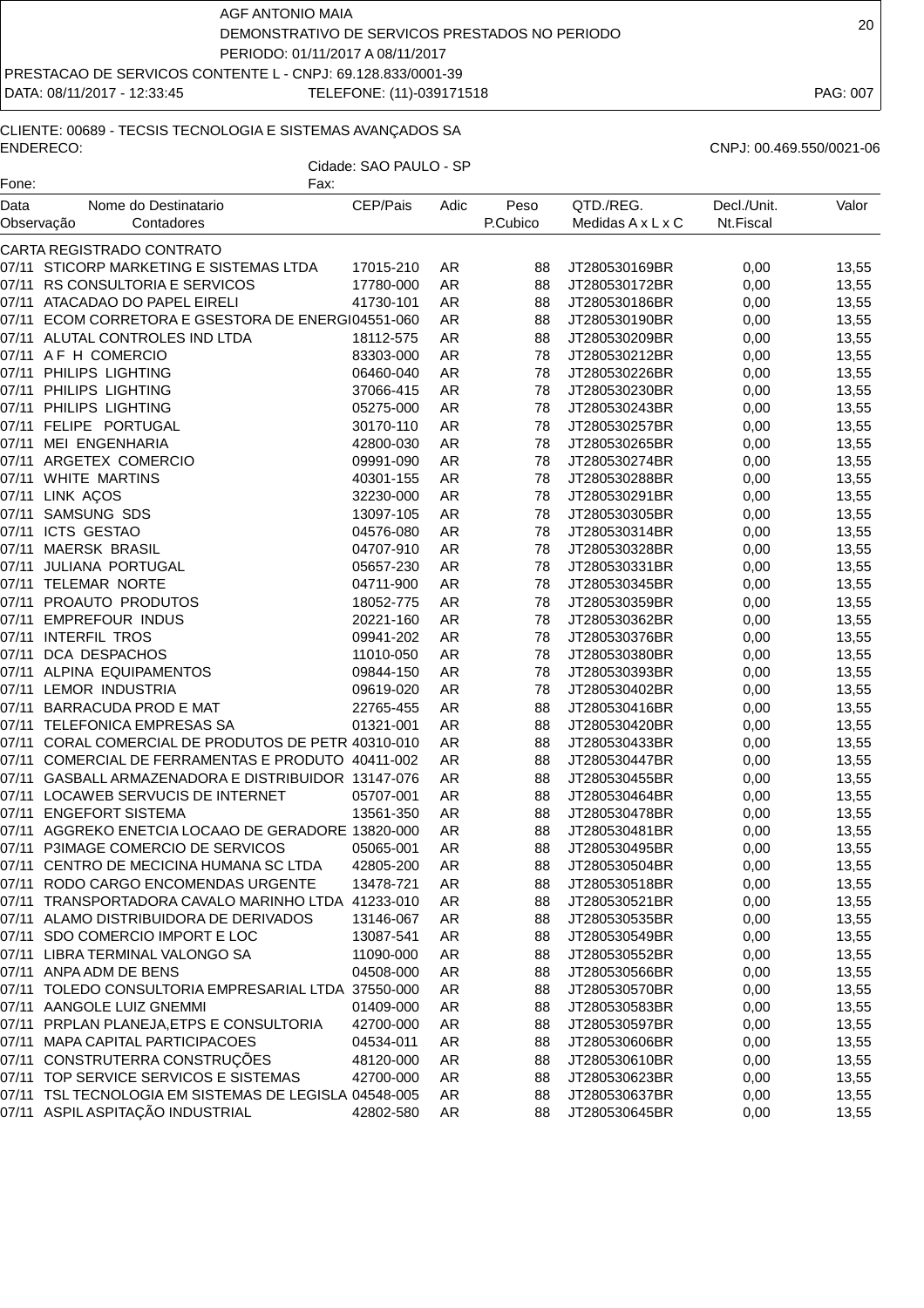DATA: 08/11/2017 - 12:33:45 TELEFONE: (11)-039171518 PAG: 008

# CLIENTE: 00689 - TECSIS TECNOLOGIA E SISTEMAS AVANÇADOS SA ENDERECO: CNPJ: 00.469.550/0021-06

| Fone:              | Fax:                                                 |                        |           |                  |                                |                          |                |
|--------------------|------------------------------------------------------|------------------------|-----------|------------------|--------------------------------|--------------------------|----------------|
| Data<br>Observação | Nome do Destinatario<br>Contadores                   | CEP/Pais               | Adic      | Peso<br>P.Cubico | QTD./REG.<br>Medidas A x L x C | Decl./Unit.<br>Nt.Fiscal | Valor          |
|                    | CARTA REGISTRADO CONTRATO                            |                        |           |                  |                                |                          |                |
|                    | 07/11 ALMEIDA BARROS LTDA                            | 18043-001              | AR        | 88               | JT280530654BR                  | 0,00                     | 13,55          |
|                    | 07/11 AMBITEC SA                                     | 01313-000              | <b>AR</b> | 88               | JT280530668BR                  | 0,00                     | 13,55          |
|                    | 07/11 FEDERAL EXPRESS CORPORATION                    | 13052-970              | AR        | 88               | JT280530671BR                  | 0,00                     | 13,55          |
|                    | 07/11 CAREIA MULLER CONSULTORIA                      | 13334-150              | <b>AR</b> | 88               | JT280530685BR                  | 0,00                     | 13,55          |
| 07/11              | TARGET ENGENHARIA E SONSLTORIA LTDA                  | 04795-000              | <b>AR</b> | 88               | JT280530699BR                  | 0,00                     | 13,55          |
|                    | 07/11 MAP MATERIAS DE ALTA PERFROMANCE LTD 12305-490 |                        | <b>AR</b> | 88               | JT280530708BR                  | 0,00                     | 13,55          |
|                    | 07/11 CLANSHIPLOGISTICA LTDA                         | 05026-000              | <b>AR</b> | 88               | JT280530711BR                  | 0,00                     | 13,55          |
|                    | 07/11 CENTRAL NACIONAL UMIMED                        | 01419-002              | AR        | 88               | JT280530725BR                  | 0,00                     | 13,55          |
|                    | 07/11 HENKEL LTDA                                    | 13213-086              | AR        | 88               | JT280530739BR                  | 0,00                     | 13,55          |
|                    | 07/11 HENKEL LTDA                                    | 06690-110              | AR        | 88               | JT280530742BR                  | 0,00                     | 13,55          |
|                    | 07/11 IPES CONSULTORIA EM ENGENHARIA LTDA            | 05450-001              | <b>AR</b> | 88               | JT280530756BR                  | 0,00                     | 13,55          |
|                    | 07/11 DSV UTIAIR SEA                                 | 11010-060              | AR        | 88               | JT280530760BR                  | 0,00                     | 13,55          |
|                    | 07/11 UTI DO BRASIL LTDA                             | 04571-935              | <b>AR</b> | 88               | JT280530773BR                  | 0,00                     | 13,55          |
| 07/11              | ATCI PLASTICOS LTDA                                  | 13280-000              | <b>AR</b> | 88               | JT280530787BR                  | 0,00                     | 13,55          |
|                    | 07/11 TMEILTDA                                       | 06714-150              | <b>AR</b> | 88               | JT280530795BR                  | 0,00                     | 13,55          |
|                    | 07/11 RENTANK MACROGALPELS                           | 06785-390              | AR        | 88               | JT280530800BR                  | 0,00                     | 13,55          |
|                    | 07/11 ACTION TECNOLOGY                               | 13347-630              | <b>AR</b> | 78               | JT280530813BR                  | 0,00                     | 13,55          |
|                    | 07/11 SESI SERVIÇOS                                  | 18110-380              | AR        | 78               | JT280530827BR                  | 0,00                     | 13,55          |
|                    | 07/11 SECRETARIA DE RECEITA                          | 70310-500              | <b>AR</b> | 78               | JT280530835BR                  | 0,00                     | 13,55          |
|                    | 07/11 CONTEMAR AMBIENTAL                             | 18087-175              | AR        | 78               | JT280530844BR                  | 0,00                     | 13,55          |
|                    | 07/11 BT EQUIPAMENTOS                                | 18276-460              | AR        | 78               | JT280530858BR                  | 0,00                     | 13,55          |
|                    | 07/11 PIMCEIS ROMA                                   | 95260-000              | <b>AR</b> | 78               | JT280530861BR                  | 0,00                     | 13,55          |
| 07/11              | FERIMPORT COMERCIO                                   | 12238-571              | <b>AR</b> | 78               | JT280530875BR                  | 0,00                     | 13,55          |
|                    | 07/11 SULAMERICA SEG                                 | 20211-903              | <b>AR</b> | 78               | JT280530889BR                  | 0,00                     | 13,55          |
|                    | 07/11 POLYTUBOS PRODUTOS                             | 07222-000              | <b>AR</b> | 78               | JT280530892BR                  | 0,00                     | 13,55          |
|                    | 07/11 INGERSOLL RAND                                 | 81460-050              | <b>AR</b> | 78               | JT280530901BR                  | 0,00                     | 13,55          |
|                    | 07/11 CONSIGAZ DISTRIBUIDORA                         | 06463-283              | <b>AR</b> | 78               | JT280530915BR                  | 0,00                     | 13,55          |
| 07/11              | <b>BERTOCCHI VILELA</b>                              | 12020-100              | <b>AR</b> | 78               | JT280530929BR                  | 0,00                     | 13,55          |
|                    | 07/11 OMEGA LOGIST                                   | 41301-520              | AR        | 78               | JT280530932BR                  | 0,00                     | 13,55          |
|                    | 07/11 CERTISIGN CERTIFICADORA                        | 01415-002              | AR        | 78               | JT280530946BR                  | 0,00                     | 13,55          |
| 07/11              | MAGNA LOCAÇOES                                       | 59066-210              | <b>AR</b> | 78               | JT280530950BR                  | 0,00                     | 13,55          |
| 07/11              | CONDOMINIO                                           | 04543-011              | <b>AR</b> | 78               | JT280530963BR                  | 0,00                     | 13,55          |
| 07/11              | WS SAURA LTDA                                        | 13474-750              | <b>AR</b> | 78               | JT280530977BR                  | 0,00                     | 13,55          |
|                    | 07/11 ASIA SHIPPING                                  | 11010-121              | AR        | 78               | JT280530985BR                  | 0,00                     | 13,55          |
|                    | 07/11 BENTILY DO BRASIL                              | 05804-900              | <b>AR</b> | 78               | JT280530994BR                  | 0,00                     | 13,55          |
|                    | 07/11 PATROL CONSTRUÇOES                             | 41820-021              | AR        | 78               | JT280531005BR                  | 0,00                     | 13,55          |
|                    | 07/11 AUTO P FERNANDO                                | 18087-149              | AR        | 78               | JT280531014BR                  | 0,00                     | 13,55          |
|                    | 07/11 CAMARA COMERCIA                                | 01310-200              | AR        | 78               | JT280531028BR                  | 0,00                     | 13,55          |
|                    | 07/11 NASTER TEC                                     | 13323-742              | AR        | 78               | JT280531031BR                  | 0,00                     | 13,55          |
|                    | 07/11 JOHN RICHARD                                   | 04774-040              | AR        | 78               | JT280531045BR                  | 0,00                     | 13,55          |
|                    | 07/11 TEREX LATIN                                    | 06703-030              | AR        | 78               | JT280531059BR                  | 0,00                     | 13,55          |
|                    | 07/11 EXTRA LOGISTICA                                |                        |           | 78               |                                |                          |                |
|                    | 07/11 NEWSUL S/A                                     | 03261-000              | AR        |                  | JT280531062BR                  | 0,00                     | 13,55          |
|                    | 07/11 KUEHME NAGEL                                   | 42810-220              | AR        | 78               | JT280531076BR<br>JT280531080BR | 0,00                     | 13,55          |
|                    |                                                      | 11015-500              | AR        | 78               |                                | 0,00                     | 13,55          |
|                    | 07/11 GAS NATURAL<br>07/11 ID SAFETY DO BRASIL       | 18047-638              | AR        | 78               | JT280531093BR                  | 0,00                     | 13,55          |
|                    | 07/11 EPOLD CIANTS                                   | 18047-620<br>17047-010 | AR        | 78               | JT280531102BR                  | 0,00                     | 13,55          |
|                    | 07/11 LOGIN LOGISTICA                                | 01009-000              | AR<br>AR  | 78<br>78         | JT280531116BR<br>JT280531120BR | 0,00<br>0,00             | 13,55<br>13,55 |
|                    | 07/11 TIM CELULAR                                    | 40010-000              | AR        | 78               | JT280531133BR                  |                          |                |
|                    |                                                      |                        |           |                  |                                | 0,00                     | 13,55          |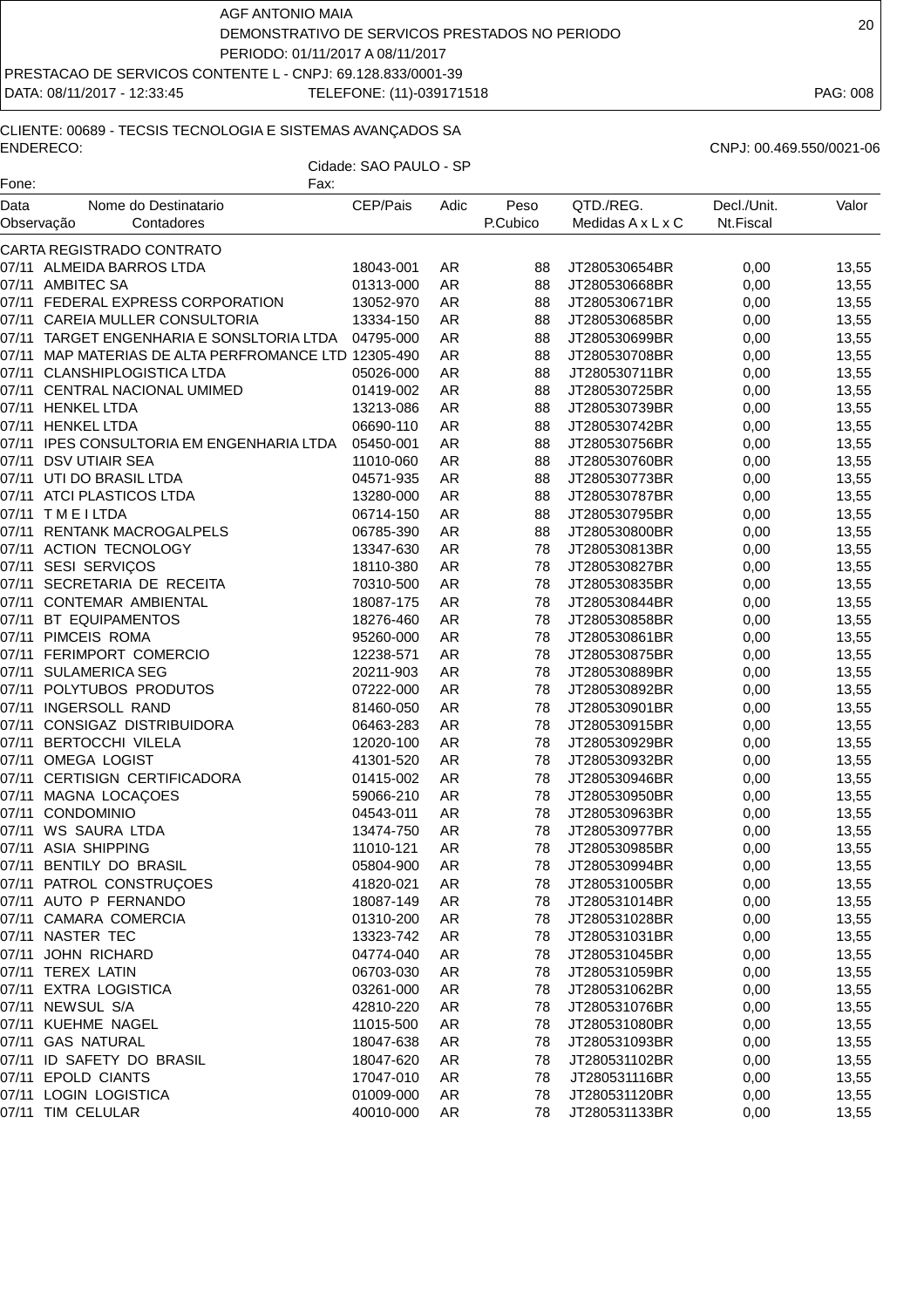DATA: 08/11/2017 - 12:33:45 TELEFONE: (11)-039171518 PAG: 009

# CLIENTE: 00689 - TECSIS TECNOLOGIA E SISTEMAS AVANÇADOS SA ENDERECO: CNPJ: 00.469.550/0021-06

| CNPJ: 00.469.550/0021-0 |  |
|-------------------------|--|
|                         |  |

| Fone:              | Fax:                                                  |                     |      |                  |                                |                          |          |
|--------------------|-------------------------------------------------------|---------------------|------|------------------|--------------------------------|--------------------------|----------|
| Data<br>Observação | Nome do Destinatario<br>Contadores                    | CEP/Pais            | Adic | Peso<br>P.Cubico | QTD./REG.<br>Medidas A x L x C | Decl./Unit.<br>Nt.Fiscal | Valor    |
|                    | CARTA REGISTRADO CONTRATO                             |                     |      |                  |                                |                          |          |
|                    | 07/11 TIM CELULAR                                     | 40010-000           | AR   | 78               | JT280531147BR                  | 0,00                     | 13,55    |
|                    | 07/11 TIM CELULAR                                     | 13213-055           | AR   | 78               | JT280531155BR                  | 0,00                     | 13,55    |
|                    | 07/11 COMPANHIA PIRATININGA                           | 13088-140           | AR   | 78               | JT280531164BR                  | 0,00                     | 13,55    |
|                    | 07/11 COLUMBUS MCKNNON                                | 06351-040           | AR   | 78               | JT280531178BR                  | 0,00                     | 13,55    |
|                    | 07/11 PENTAL TAUNUS                                   | 18550-000           | AR   | 78               | JT280531181BR                  | 0,00                     | 13,55    |
|                    | 07/11 STRYROPLAST                                     | 06726-400           | AR   | 78               | JT280531195BR                  | 0,00                     | 13,55    |
|                    | 07/11 PONTOPAR COMERCIO                               | 03101-001           | AR   | 78               | JT280531204BR                  | 0,00                     | 13,55    |
|                    | 07/11 ELETRICA BAHIANA                                | 40411-002           | AR   | 78               | JT280531218BR                  | 0,00                     | 13,55    |
| 07/11              | <b>INSTITUTO NACIONAL</b>                             | 70310-500           | AR   | 78               | JT280531221BR                  | 0,00                     | 13,55    |
| 07/11              | AIR LIQUIDE                                           | 18087-134           | AR   | 78               | JT280531235BR                  | 0,00                     | 13,55    |
|                    | 07/11 ULTRA MAQUINAS                                  | 13030-020           | AR   | 78               | JT280531249BR                  | 0,00                     | 13,55    |
|                    | 07/11 INSTITUTO BRAS                                  | 70818-900           | AR   | 78               | JT280531252BR                  | 0,00                     | 13,55    |
|                    | 07/11 HAGANE FERRAMENTAS                              | 08260-050           | AR   | 78               | JT280531266BR                  | 0,00                     | 13,55    |
| 07/11              | <b>LWT SISTEMAS</b>                                   | 09726-250           | AR   | 78               | JT280531270BR                  | 0,00                     | 13,55    |
|                    | 07/11 TICKET SOLUÇOES                                 | 06455-020           | AR   | 78               | JT280531283BR                  | 0,00                     | 13,55    |
|                    | 07/11 HELLMANN                                        | 13092-900           | AR   | 78               | JT280531297BR                  | 0,00                     | 13,55    |
|                    | 07/11 MAZZO FESTAS                                    | 04544-050           | AR   | 78               | JT280531306BR                  | 0,00                     | 13,55    |
| 07/11              | RETENTORES SOROCABA                                   | 18087-149           | AR   | 78               | JT280531310BR                  | 0,00                     | 13,55    |
| 07/11              | <b>BUSCH DO BRASIL</b>                                | 13240-000           | AR   | 78               | JT280531323BR                  | 0,00                     | 13,55    |
|                    | 07/11 ITW CHEMICAL                                    | 13609-586           | AR   | 78               | JT280531337BR                  | 0,00                     | 13,55    |
|                    | 07/11 ITW CHEMICAL                                    | 06816-050           | AR   | 78               | JT280531345BR                  | 0,00                     | 13,55    |
|                    | 07/11 CLARUSS TECHNOLOGY                              | 13475-000           | AR   | 78               | JT280531354BR                  | 0,00                     | 13,55    |
|                    | 08/11 PROTEFIL PROTECAO                               | 40411-002           | AR   | 80               | JT280529639BR                  | 0,00                     | 13,55    |
|                    | Total da Operação:                                    |                     |      |                  | 415                            |                          | 5.623,25 |
|                    | EXPORTA FACIL PRIORIT.DOCUMENTO                       |                     |      |                  |                                |                          |          |
|                    | 07/11 HEXION SPECIALTY CHEMICALS                      | PAISES BAI AR       |      | 80               | RR079619212BR                  | 0,00                     | 26,95    |
|                    | 07/11 GAMESA EOLICA SAU                               | <b>COLOMBIA</b>     | AR   | 80               | RR079619226BR                  | 0,00                     | 24,30    |
|                    | 07/11 MOMENTIVE SPECIALLY CHEMICALS                   | PAISES BAI AR       |      | 80               | RR079619230BR                  | 0,00                     | 26,95    |
|                    | 07/11 HUIKESHOVEN BV                                  | PAISES BAI AR       |      | 80               | RR079619243BR                  | 0,00                     | 26,95    |
| 07/11              | 3B FIBREGLASS SPRL                                    | <b>BELGICA</b>      | AR   | 80               | RR079619257BR                  | 0,00                     | 26,95    |
| 07/11              | <b>LEWMAR INC</b>                                     | PAISES BAI          | AR   | 80               | RR079619265BR                  | 0,00                     | 26,95    |
|                    | 07/11 NEOCLEOUS TRUST                                 | <b>CHIPRE</b>       | AR   | 80               | RR079619274BR                  | 0,00                     | 26,95    |
|                    | 07/11 INGENIERIA DE COMPUESTOS                        | <b>ESPANHA</b>      | AR   | 80               | RR079619288BR                  | 0,00                     | 26,95    |
|                    | 07/11 GURIT (SPAIN)                                   | <b>ESPANHA</b>      | AR   | 80               | RR079619291BR                  | 0,00                     | 26,95    |
|                    | 07/11 MARTINEZ BIERZO S.A                             | ESPANHA             | AR.  | 80               | RR079619305BR                  | 0,00                     | 26,95    |
|                    | 07/11 PH WINDSOLUTION INC                             | CANADA              | AR   | 80               | RR079619314BR                  | 0,00                     | 25,35    |
|                    | 07/11 SSP TECHNOLOGY A/S                              | <b>DINAMARCA AR</b> |      | 80               | RR079619328BR                  | 0,00                     | 26,95    |
|                    | 07/11 BSI A/S                                         | <b>DINAMARCA AR</b> |      | 80               | RR079619331BR                  | 0,00                     | 26,95    |
| 07/11 A/S          |                                                       | <b>DINAMARCA AR</b> |      | 80               | RR079619345BR                  | 0,00                     | 26,95    |
|                    | 07/11 HEXCEL COMPOSITES GMBH E CO                     | <b>AUSTRIA</b>      | AR.  | 80               | RR079619359BR                  | 0,00                     | 26,95    |
|                    | 07/11 SHANGHAI LEADGO TECH CO                         | <b>CHINA</b>        | AR   | 80               | RR079619362BR                  | 0,00                     | 31,25    |
|                    | 07/11 GURIT TIANJIN COMPOSITE MATERIAL                | <b>CHINA</b>        | AR   | 80               | RR079619376BR                  | 0,00                     | 31,25    |
|                    | 07/11 DIATEX                                          | <b>FRANCA</b>       | AR   | 80               | RR079619380BR                  | 0,00                     | 26,95    |
|                    | 07/11 FIMEL INDUSTRIA DE METALURGICA E ELETR PORTUGAL |                     | AR   | 80               | RR079619393BR                  | 0,00                     | 26,95    |
|                    | 07/11 ZHENSHI GROUP (HK) SINOSIA TECHNOLOG CHINA      |                     | AR   | 80               | RR079619402BR                  | 0,00                     | 31,25    |
|                    | 08/11 E.J. WELCH CO.INC                               | <b>ESTADOS UNAR</b> |      | 80               | RR079619416BR                  | 0,00                     | 25,35    |
|                    | 08/11 SAERTEX USA LLC                                 | <b>ESTADOS UNAR</b> |      | 80               | RR079619420BR                  | 0,00                     | 25,35    |
|                    | 08/11 OMNIUM INTERNATIONAL LLC                        | <b>ESTADOS UNAR</b> |      | 80               | RR079619433BR                  | 0,00                     | 25,35    |
|                    | 08/11 ITW POLYMERS SEALANTS NORTH                     | <b>ESTADOS UNAR</b> |      | 80               | RR079619447BR                  | 0,00                     | 25,35    |
|                    |                                                       |                     |      |                  |                                |                          |          |